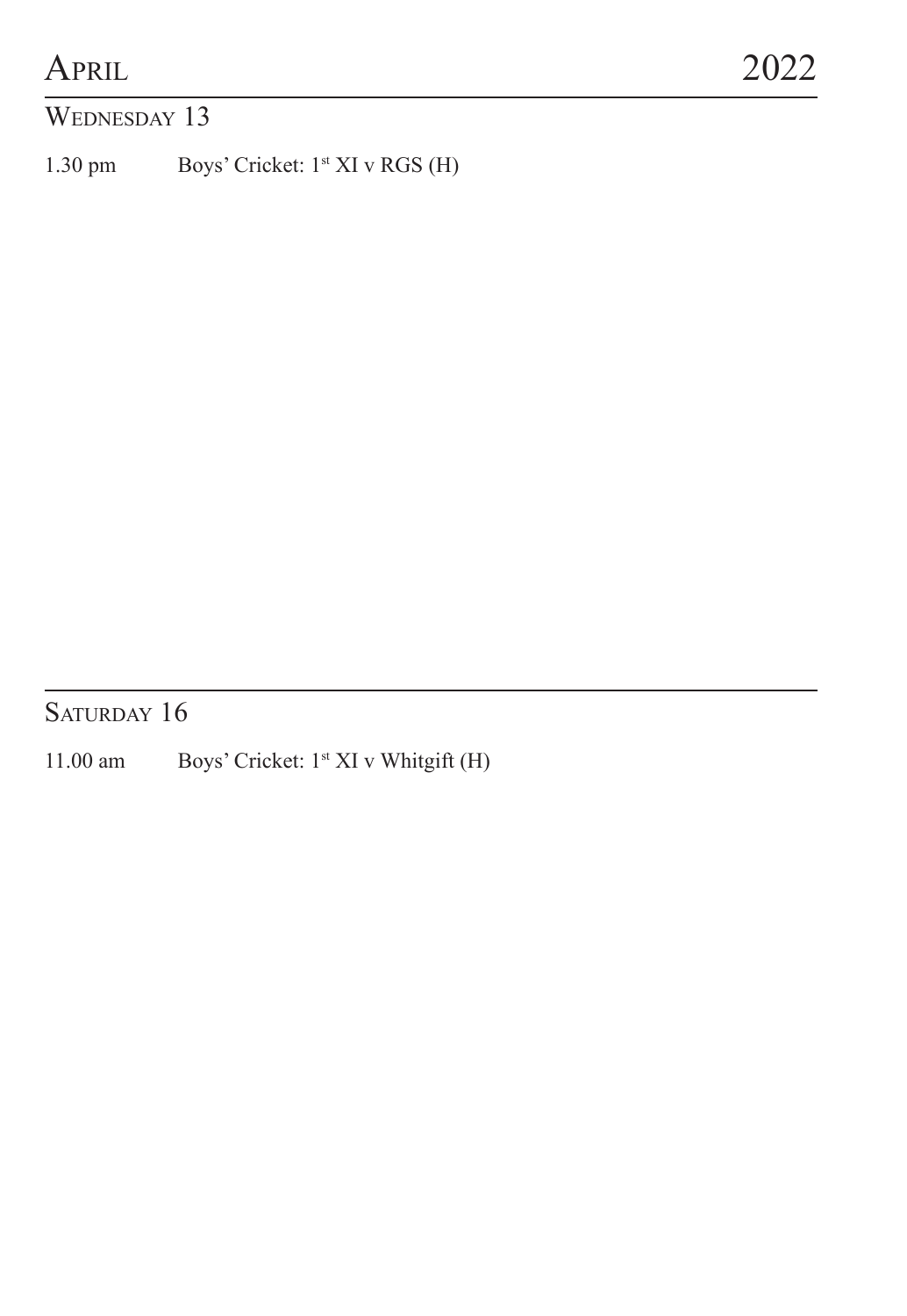#### $TUESday 19$  Week 1 (A)

#### *Academic Staff training and meetings (see separate programme)*

Quarter begins

- 11.30 am Boys' Cricket:  $1$ <sup>st</sup> XI v Radley (H) 6.30 pm Homebill available
- 6.30 pm<br>8.30 pm<br>Under School return
- 8.30 pm<br>
9.00 pm<br>
9.00 pm<br>
Specialists return
- Specialists return

### WEDNESDAY 20

#### **Normal hashes begin; no hashes for First Year Specialists**

| 8.30 am            | Chapel for Specialists                                                              |
|--------------------|-------------------------------------------------------------------------------------|
| 8.50 am            | First Year Specialists to Head's Assembly, Hall                                     |
|                    | Hash 1                                                                              |
| 9.35 am            | Hash 2                                                                              |
|                    | Fifth Form pupils to Head's Assembly, Hall, followed by the remainder<br>of Hash 2  |
| $10.15$ am         | quarter                                                                             |
|                    | Monitors' meeting, Hall (and each week hereafter)                                   |
|                    | First Year Specialist examinations commence                                         |
| $10.50$ am         | Hash 3                                                                              |
|                    |                                                                                     |
|                    | Fourth Form pupils to Head's Assembly, Hall, followed by the<br>remainder of Hash 3 |
| $11.35 \text{ am}$ | Hash 4                                                                              |
|                    |                                                                                     |
|                    | Remove pupils to Head's Assembly, Hall, followed by the remainder of<br>Hash 4      |
| $12.20$ pm         | Hash 5                                                                              |
|                    | Second Year Specialists to Head's Assembly, Hall                                    |
| $12.30 \text{ pm}$ | Lunch in Oak and CDR for Specialists who have a PS in Hash 5 on their<br>timetable  |
| $1.00 \text{ pm}$  | Lunch for Specialists                                                               |
| $1.10 \text{ pm}$  | Lunch for Under School                                                              |
| $2.00 \text{ pm}$  | Chapel for Under School                                                             |
|                    | First Year Specialist examinations continue                                         |
| 2.45 pm            | Hash 7                                                                              |
| $3.30 \text{ pm}$  | Hash 8                                                                              |
| $4.30 \text{ pm}$  | Sports team trials (see separate programme)                                         |
| $6.00 \text{ pm}$  | Homebill for Under School                                                           |
| $6.20 \text{ pm}$  | Homebill for Specialists                                                            |
| $7.00 \text{ pm}$  | Banco                                                                               |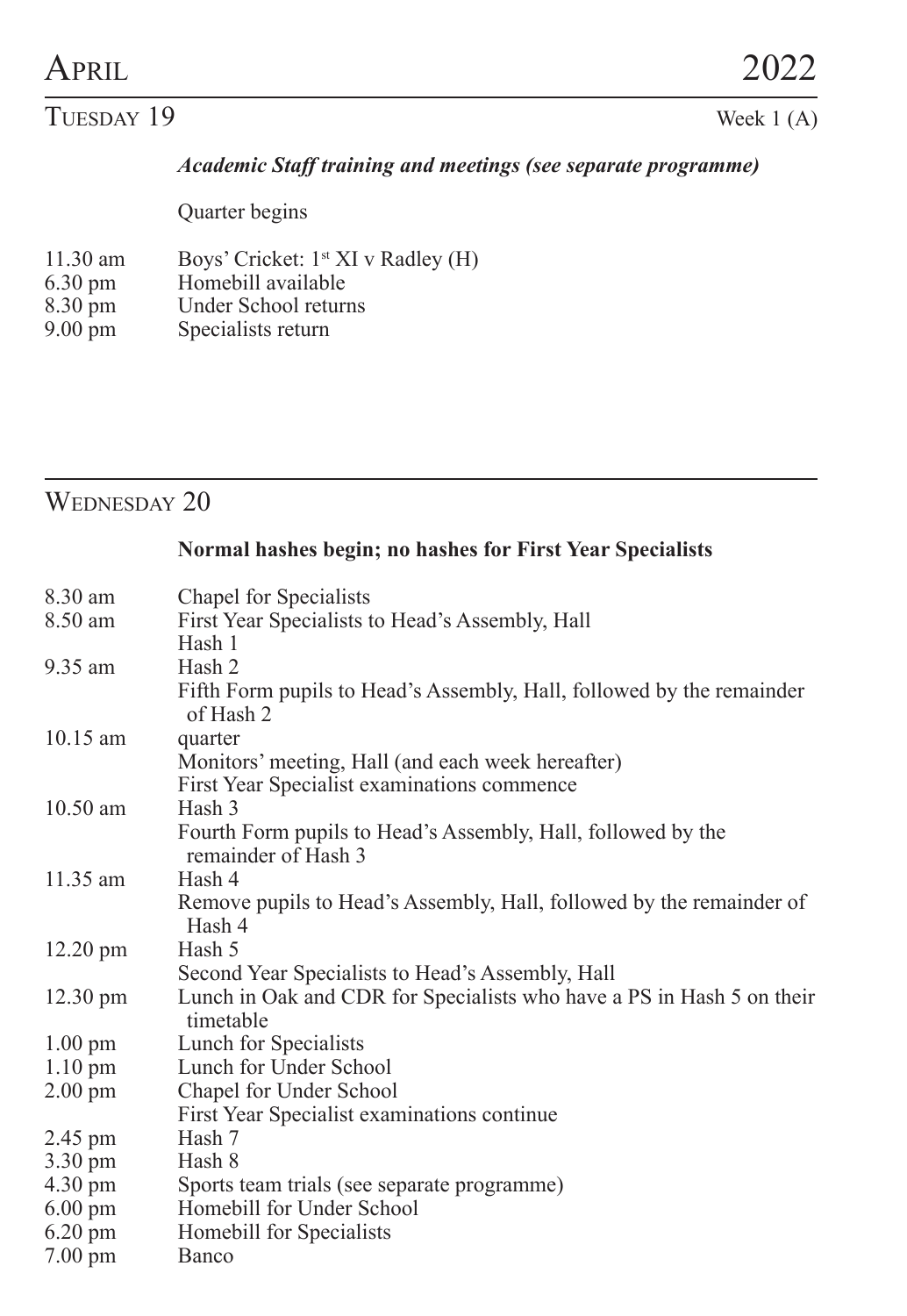#### THURSDAY 21

First Year Specialist examinations continue

- 8.30 am No Chapel Service<br>9.00 am Support Staff Prese
- 9.00 am Support Staff Presentation, BTT<br>2.00 pm Sports team trials (see separate p
- 
- 2.00 pm Sports team trials (see separate programme) 5.00 pm Chapel Choir rehearsal, Chapel (and each week hereafter)
- 7.30 pm<br>
Extra School, ML10<br>
9.00 pm<br>
Candle-lit Eucharist,
- Candle-lit Eucharist, MMC

## $F_{\rm RIDAY}$  22

|                        | First Year Specialist examinations continue<br>Stephen Lawrence Day                  |
|------------------------|--------------------------------------------------------------------------------------|
| 7.40 am                | Extra School, ML10                                                                   |
| 8.30 am                | Hymn Practice for Under School, Chapel                                               |
| $3.30 \text{ pm}$      | Evensong for Under School. Preacher: The Revd Clive Case,<br>Senior Chaplain, Chapel |
|                        | Assembly, Forum or Tutorials for Specialists                                         |
| 4.45 pm                | Boys' Water Polo: Senior House Semi-finals and Final, QSC                            |
| from $6.30 \text{ pm}$ | Stephen Lawrence Documentary:                                                        |
|                        | The Murder that Changed a Nation, Crown                                              |
| $7.00 \text{ pm}$      | Second Year Specialist Scholars' Dinner, Hall                                        |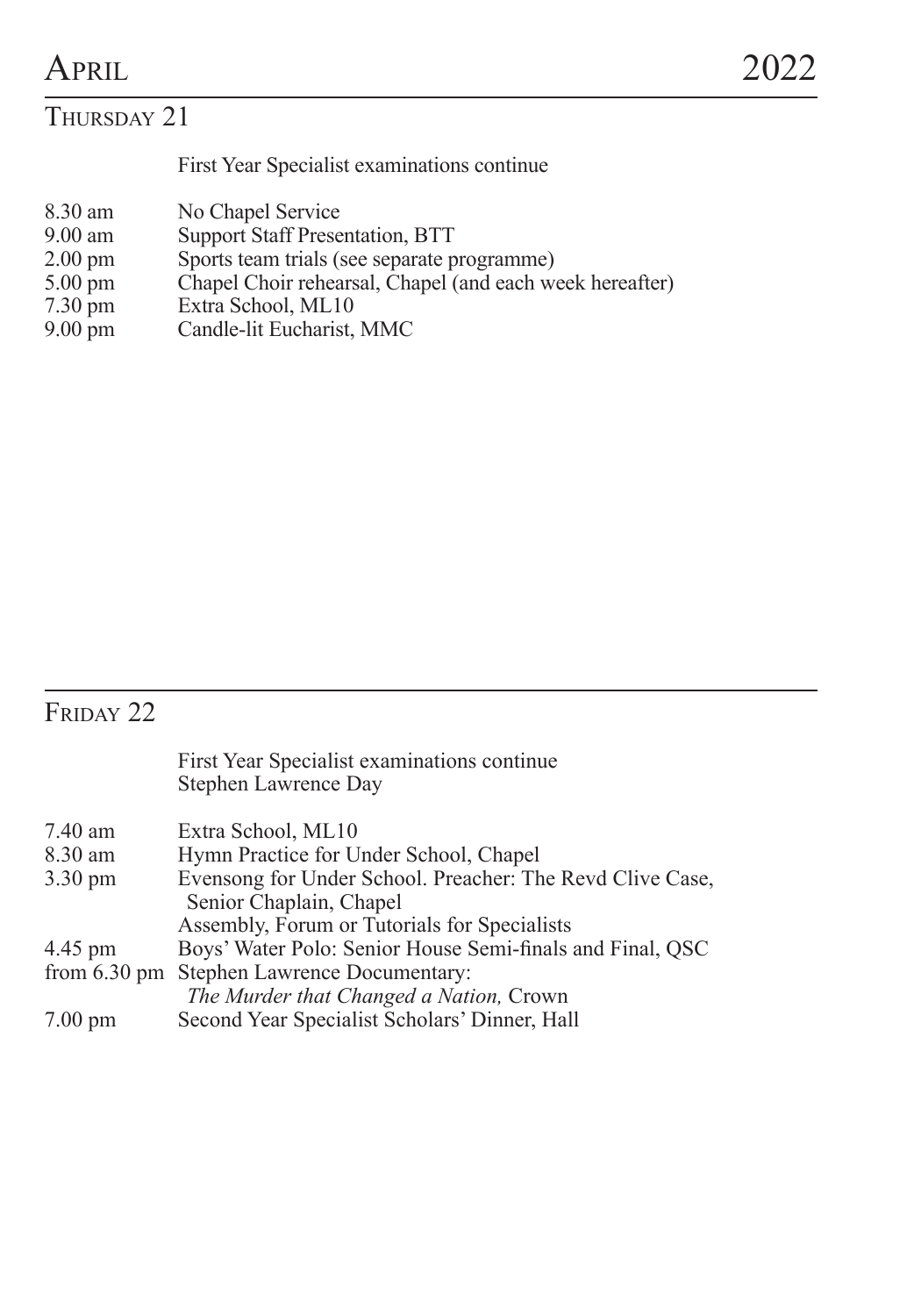## SATURDAY 23

First Year Specialist examinations continue

| 7.40 am             | Extra School, ML10                                                                                                                 |
|---------------------|------------------------------------------------------------------------------------------------------------------------------------|
| 8.30 am             | Hash 1                                                                                                                             |
| 9.15 am             | Hash 2                                                                                                                             |
| $10.00$ am          | Hash 3                                                                                                                             |
| $10.40$ am          | quarter                                                                                                                            |
| $11.00$ am          | Boys' Cricket: 1 <sup>st</sup> XI v Hurst (H)                                                                                      |
| $11.15$ am          | Hash 4                                                                                                                             |
| $12$ noon           | Hash 5                                                                                                                             |
| from 12.40 pm Lunch |                                                                                                                                    |
| $2.00 \text{ pm}$   | Boys' Tennis. Independent Schools' League: 1 <sup>st</sup> VIII (H); U16A, U15A,<br>U14A(A)                                        |
|                     | Fashion and Textiles workshop for Staff, Studio                                                                                    |
| $2.15 \text{ pm}$   | Boys' Athletics: U19, U17, U15 v Seaford (H); Girls' Athletics v Hurst (A)                                                         |
| $2.30 \text{ pm}$   | Girls' Cricket: 1 <sup>st</sup> XI v Hurst (H)                                                                                     |
|                     | Boys' Cricket: 2 <sup>nd</sup> , 3 <sup>rd</sup> U14A, U14B, U14C, U14D XIs v Hurst (A); U15A,<br>U15B, U15C XIs (H)               |
|                     | Girls' Tennis: 1st, 2nd, 3rd VIs, U15A, U15B v Downe House (A); U14A,<br>U14B, U14C v Downe House (H)                              |
|                     | Boys' Tennis: 2 <sup>nd</sup> , 3 <sup>rd</sup> , 4 <sup>th</sup> U15B, U15C,<br>U15D v Tonbridge (A); U14B, U14C, v Tonbridge (H) |
|                     |                                                                                                                                    |

### SUNDAY 24

10.00 am Fencing v OCs, QSC Gold DofE: Route Planning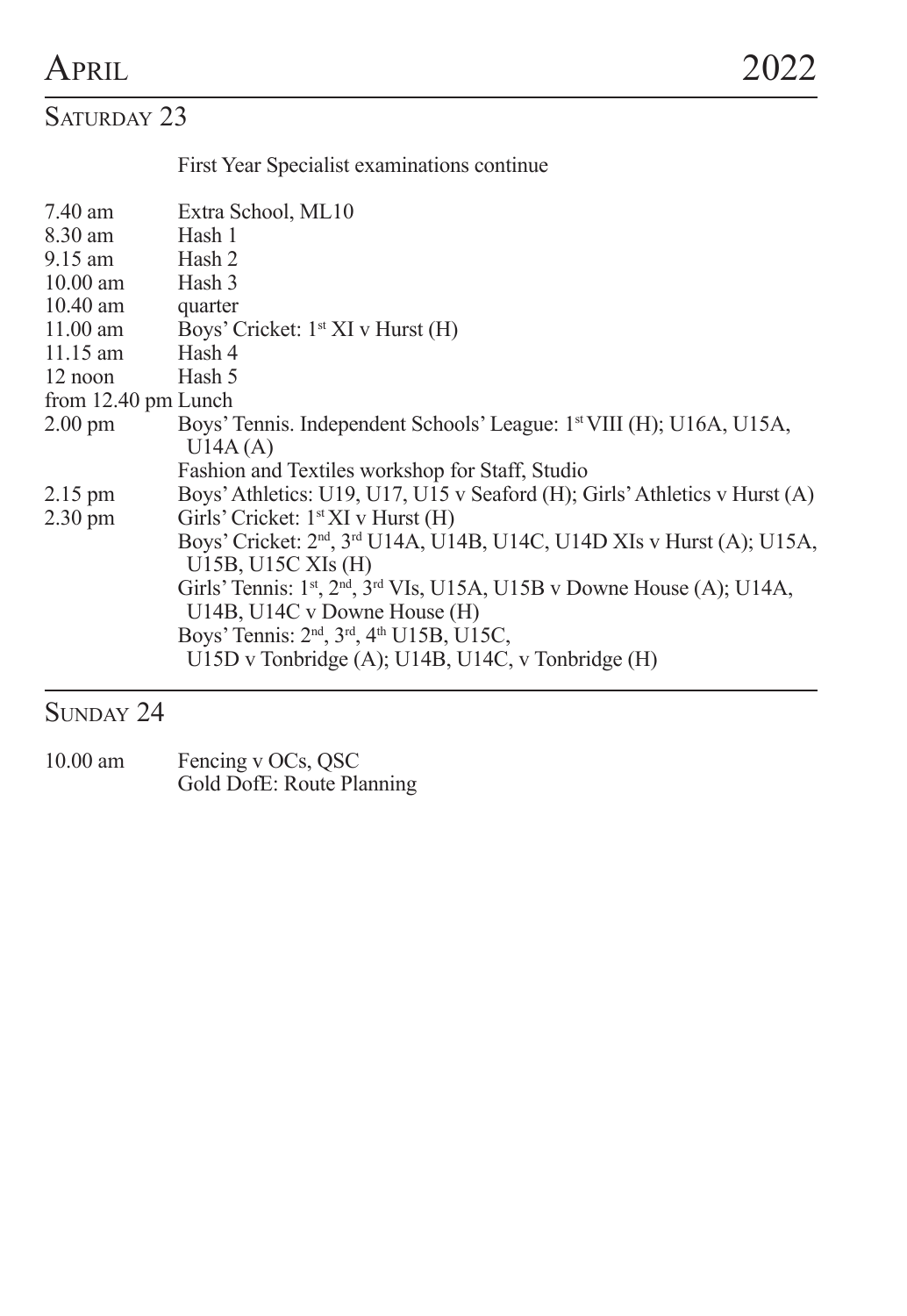| APRII.               |                                                                                                                                                                                                                                                                             |  |
|----------------------|-----------------------------------------------------------------------------------------------------------------------------------------------------------------------------------------------------------------------------------------------------------------------------|--|
| MONDAY 25            | Week $2(B)$                                                                                                                                                                                                                                                                 |  |
|                      | First Year Specialist examinations continue<br>Foundation Scholarship Examinations (2022 13+ entry), LT                                                                                                                                                                     |  |
| 8.30 am              | Chapel (group A Houses - S, G, Su, C, L, D, R and W) and each week<br>hereafter                                                                                                                                                                                             |  |
|                      | Tutorials (group B Houses - V, g, F, H, B, P and N) and each week<br>hereafter                                                                                                                                                                                              |  |
| $10.30$ am           | Head's Staff Briefing, Hall                                                                                                                                                                                                                                                 |  |
| $4.15 \text{ pm}$    | Under School Monday Activities (and each week hereafter)                                                                                                                                                                                                                    |  |
|                      | CCF training (and each week hereafter)                                                                                                                                                                                                                                      |  |
| 4.45 pm<br>$6.45$ pm | Duke of Edinburgh Silver Expedition training (and each week hereafter)<br>High Performance sports programme for selected Specialists<br>Chapel Choir rehearsal, Chapel (and each week hereafter)<br>Junior Chapel Choir rehearsal, Llewellyn Room (and each week hereafter) |  |

## TUESDAY 26

| First Year Specialist examinations continue<br>Foundation Scholarship Examinations (2022 13+ entry), LT |
|---------------------------------------------------------------------------------------------------------|
| Chapel (group B Houses - V, g, F, H, B, P and N) and each week hereafter                                |
| Tutorials (group A Houses - S, G, Su, C, L, D, R and W) and each week<br>hereafter                      |
| Voluntary Study leave begins for Second Year Specialist IBDP pupils                                     |
| Fourth Form Creatives, Session 1 (until 3.10 pm) and each week hereafter                                |
| Boys' Cricket: U15A XI v Reed's (A)                                                                     |
| Golf v RGS, Halford Hewitt                                                                              |
| Fourth Form Creatives, Session 2 (until 4.30 pm) and each week hereafter                                |
|                                                                                                         |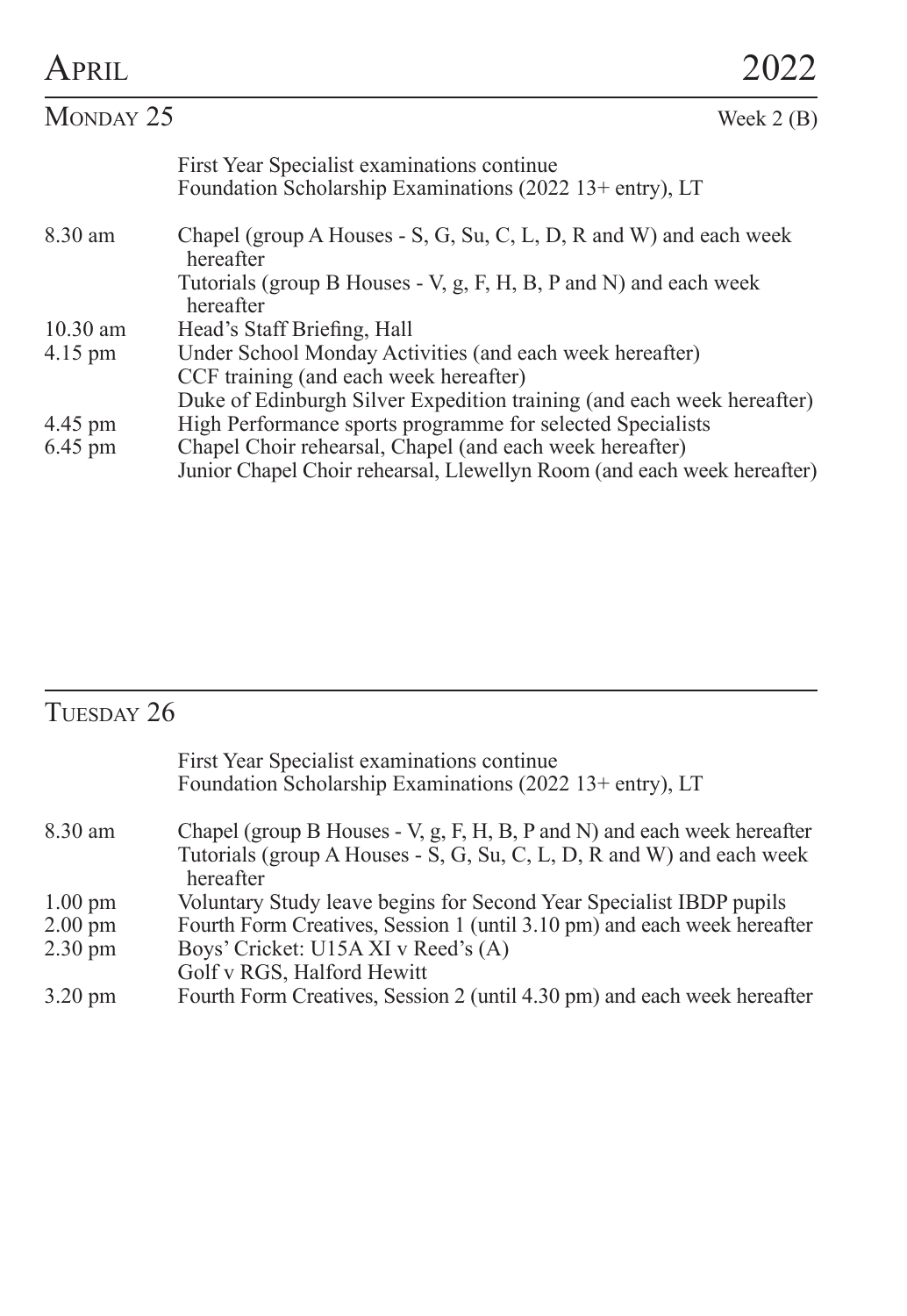## WEDNESDAY 27

|                   | First Year Specialist hashes resume<br>Interviews for prospective Monitors      |
|-------------------|---------------------------------------------------------------------------------|
| 8.30 am           | Chapel (group A Houses - S, G, Su, C, L, D, R and W) and each week<br>hereafter |
| $1.30 \text{ pm}$ | Second Year Specialist Leavers' photograph, Founder's Court                     |
| $2.00 \text{ pm}$ | Support Staff photograph, Founder's Court                                       |
| 4.15 pm           | Chapel Choir rehearsal, Chapel (and each week hereafter)                        |
|                   | Girls' Choir rehearsal, Chapel (and each week hereafter)                        |
| 4.30 pm           | Heads of Department meeting, SR                                                 |
| 7.00 pm           | Monitor shortlisting activity for selected First Year Specialists, Hall         |
|                   |                                                                                 |

## THURSDAY 28

Interviews for prospective Monitors

| 8.30 am           | Chapel (group B Houses - V, g, F, H, B, P and N) and each week hereafter                  |
|-------------------|-------------------------------------------------------------------------------------------|
| 10.15 am          | Heads of House meeting, Hall                                                              |
| $11.30$ am        | Boys' Cricket: $1st XI v Eton (H)$                                                        |
| $2.00 \text{ pm}$ | Girls' Cricket: 1 <sup>st</sup> XI v Seaford (H)                                          |
| $2.30 \text{ pm}$ | Boys' Cricket: 3 <sup>rd</sup> , U15A, U15B, U15C XIs v Eton (H); 2 <sup>nd</sup> , U14A, |
|                   | U14B, U14C, U14D XIs v Eton $(A)$                                                         |
|                   | Girls' Tennis: U15A v Tormead (H)                                                         |
|                   | Golf v Brooke Hall                                                                        |
| $4.30 \text{ pm}$ | Boys' Tennis: 1st, 2 <sup>nd</sup> VIs, U15A, U15B, U14A, U14B v RGS (H)                  |
|                   | Girls' Tennis: $1st$ , $2nd$ VIs v Guildford High (A)                                     |
| $5.00 \text{ pm}$ | Swimming: U16, U14 v Churcher's (H)                                                       |
| $6.00 \text{ pm}$ | Deadline for recording exam results and IAGs for First Year Specialists                   |
| $7.00 \text{ pm}$ | Evening Recital, Hall                                                                     |
| $7.30 \text{ pm}$ | Girls' Water Polo: Junior House Tournament, OSC                                           |
|                   | Extra School, ML10                                                                        |
| $9.00 \text{ pm}$ | Candle-lit Eucharist, MMC                                                                 |
|                   |                                                                                           |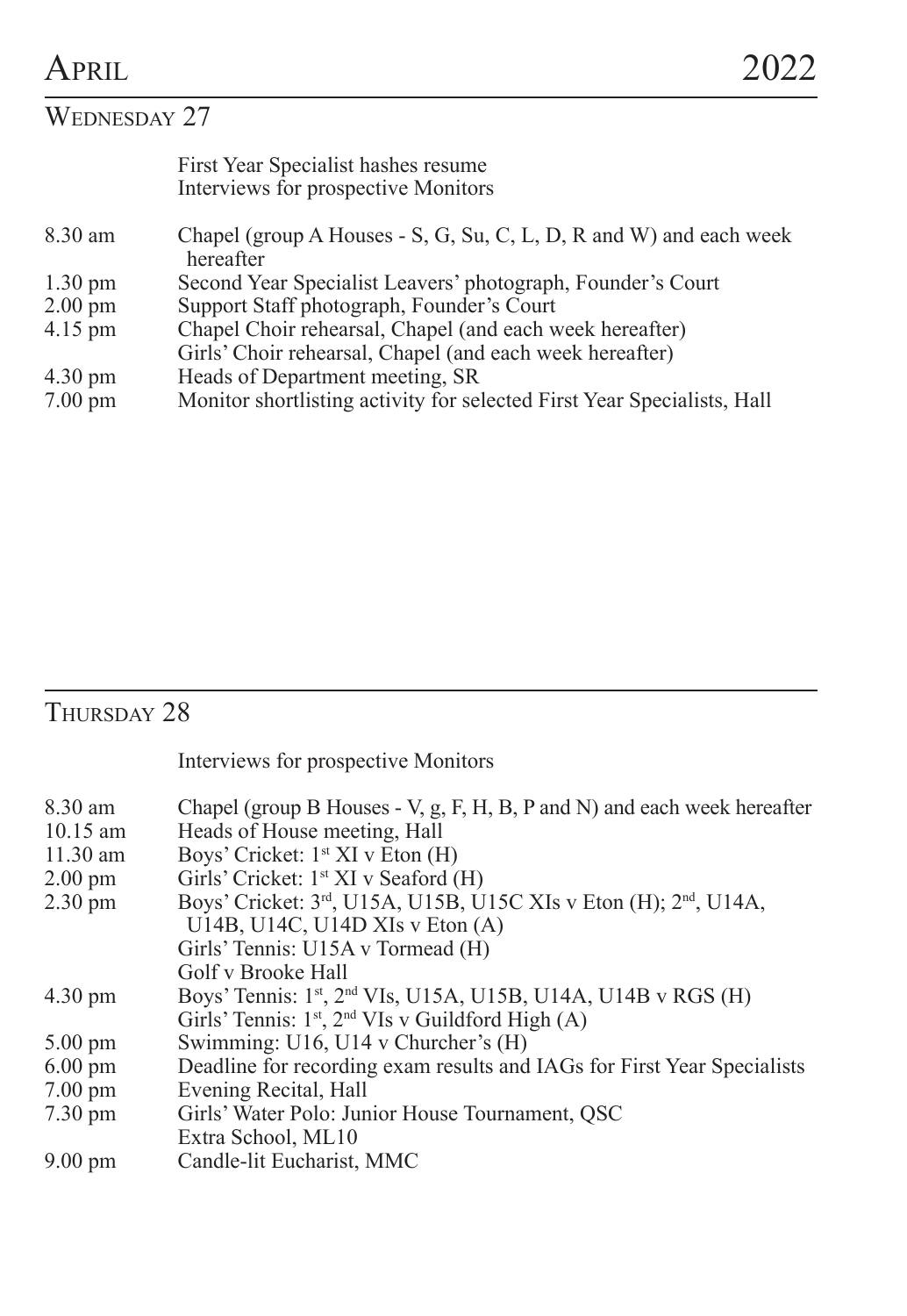| Interviews for prospective Monitors                                                 |
|-------------------------------------------------------------------------------------|
| Extra School, ML10                                                                  |
| Hymn Practice for Specialists, Chapel                                               |
| Evensong for Specialists. Preacher: The Revd Clive Case.<br>Senior Chaplain, Chapel |
| Assembly, Forum or Tutorials for Under School                                       |
| Charterhouse STEM Fair, Hall                                                        |
|                                                                                     |

## SATURDAY 30

|            | Leave Weekend commences<br>First Year Specialists may depart early and attend hashes via Zoom |
|------------|-----------------------------------------------------------------------------------------------|
| 7.40 am    | Extra School, ML10                                                                            |
| 8.30 am    | Hash 1                                                                                        |
| $9.15$ am  | Hash 2                                                                                        |
| $10.00$ am | First Year Specialist Parents' Briefing and meetings via <i>schoolcloud</i>                   |
|            | Leave Weekend begins for Specialists after Hash 2: Adsum in Houses<br>and depart              |
|            | Hash 3                                                                                        |
| $10.45$ am | Leave Weekend begins for Under School after Hash 3: Adsum in Houses<br>and depart             |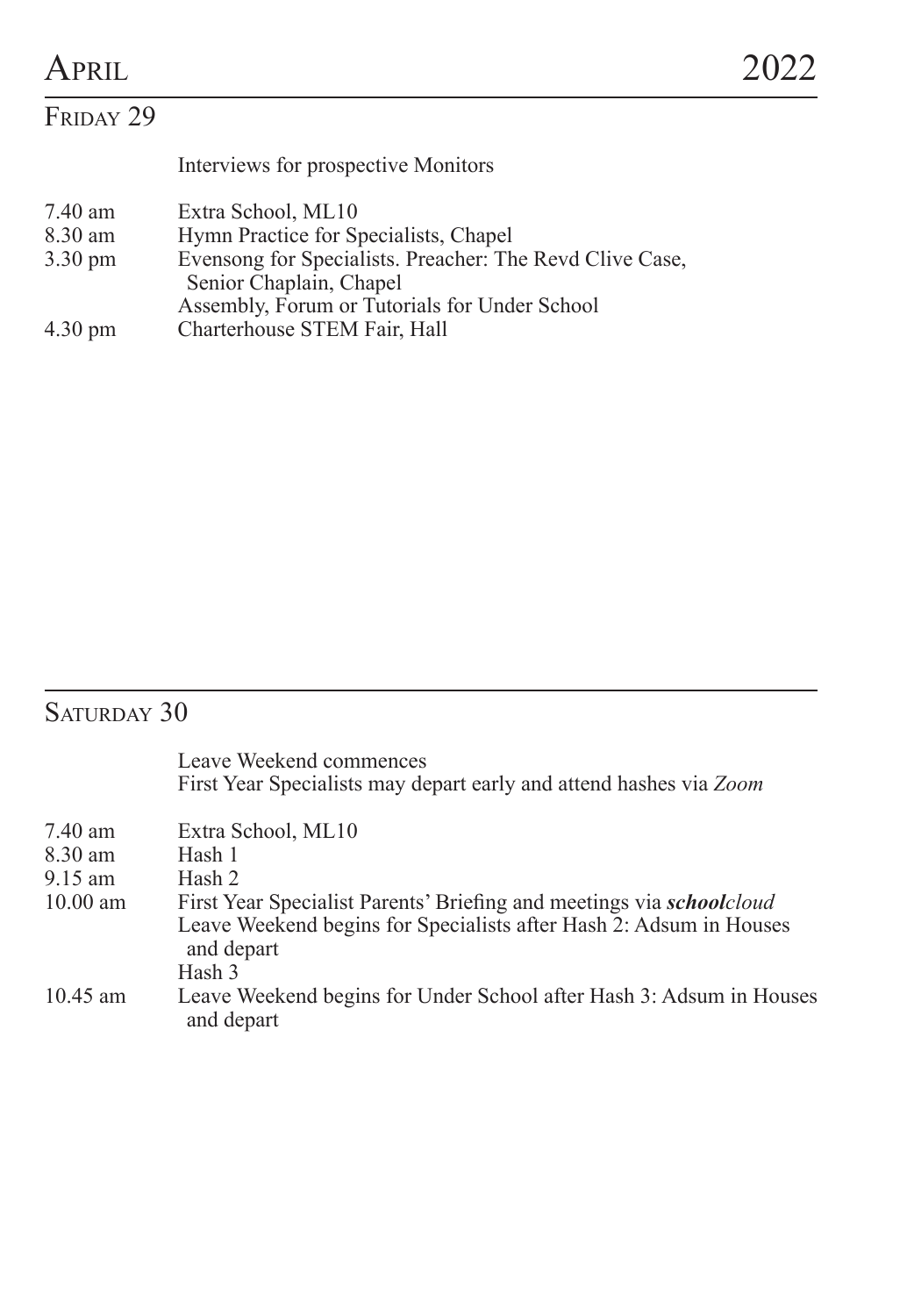# $M_{AY}$  2022

SUNDAY 1

Leave Weekend continues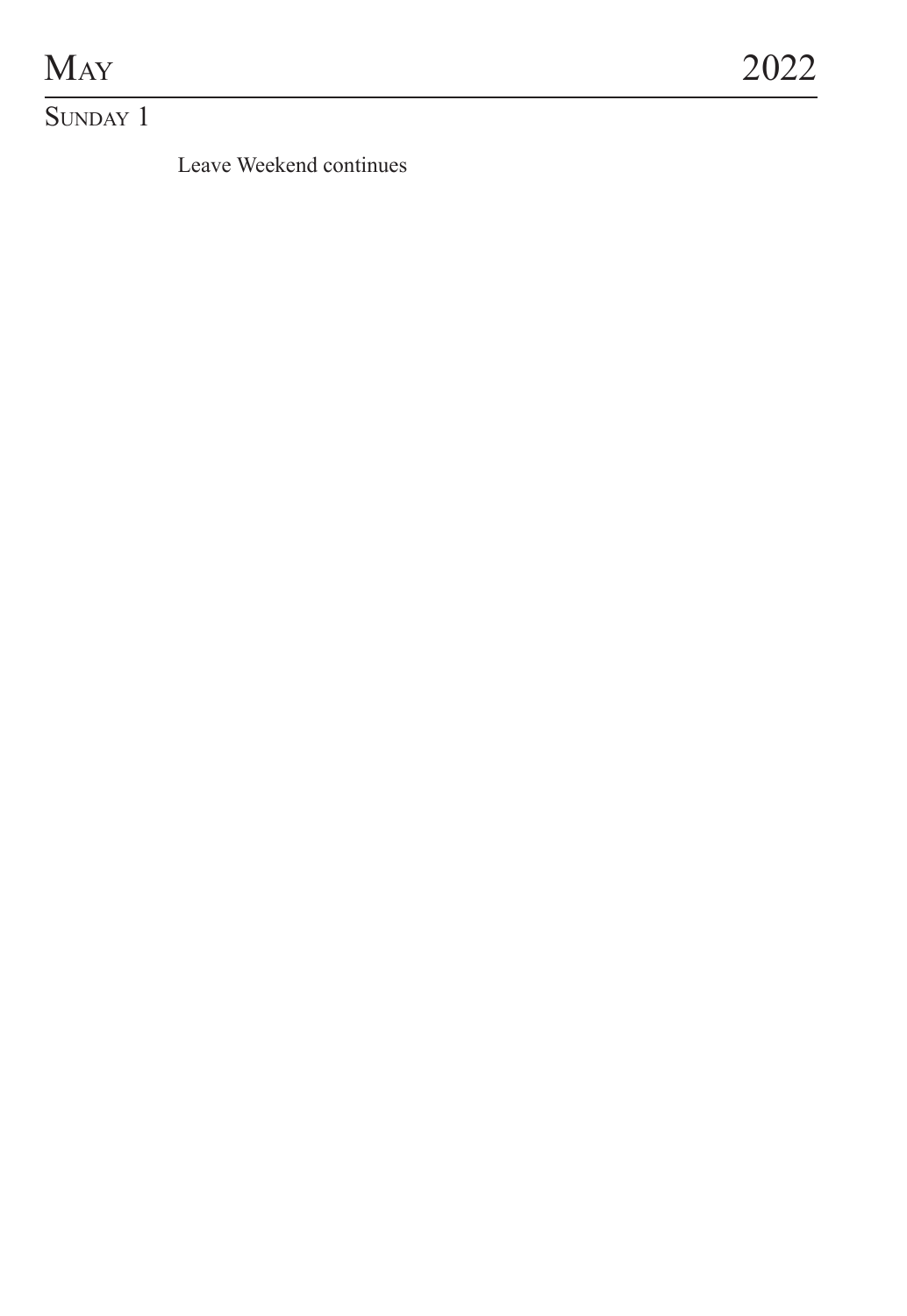|--|

Leave Weekend ends

- 6.00 pm Houses re-open 8.30 pm Under School returns
- 
- 9.00 pm Specialists return

## TUESDAY 3

| $2.00 \text{ pm}$ | Boys' Cricket: Senior House matches                          |
|-------------------|--------------------------------------------------------------|
| 2.45 pm           | Golf: Senior v Cranleigh, Bramley                            |
| $3.00 \text{ pm}$ | Girls' Tennis: $1st$ v Westminster (H)                       |
|                   | Boys' Tennis: 1 <sup>st</sup> , U15A, U15D v Westminster (H) |
|                   | Girls' Athletics v St Catherine's (A)                        |
| 5.30 pm           | Boys' Athletics: Radley Relays (A)                           |
| $7.00 \text{ pm}$ | Higher Education: Studying at the IE University, Zoom        |
|                   |                                                              |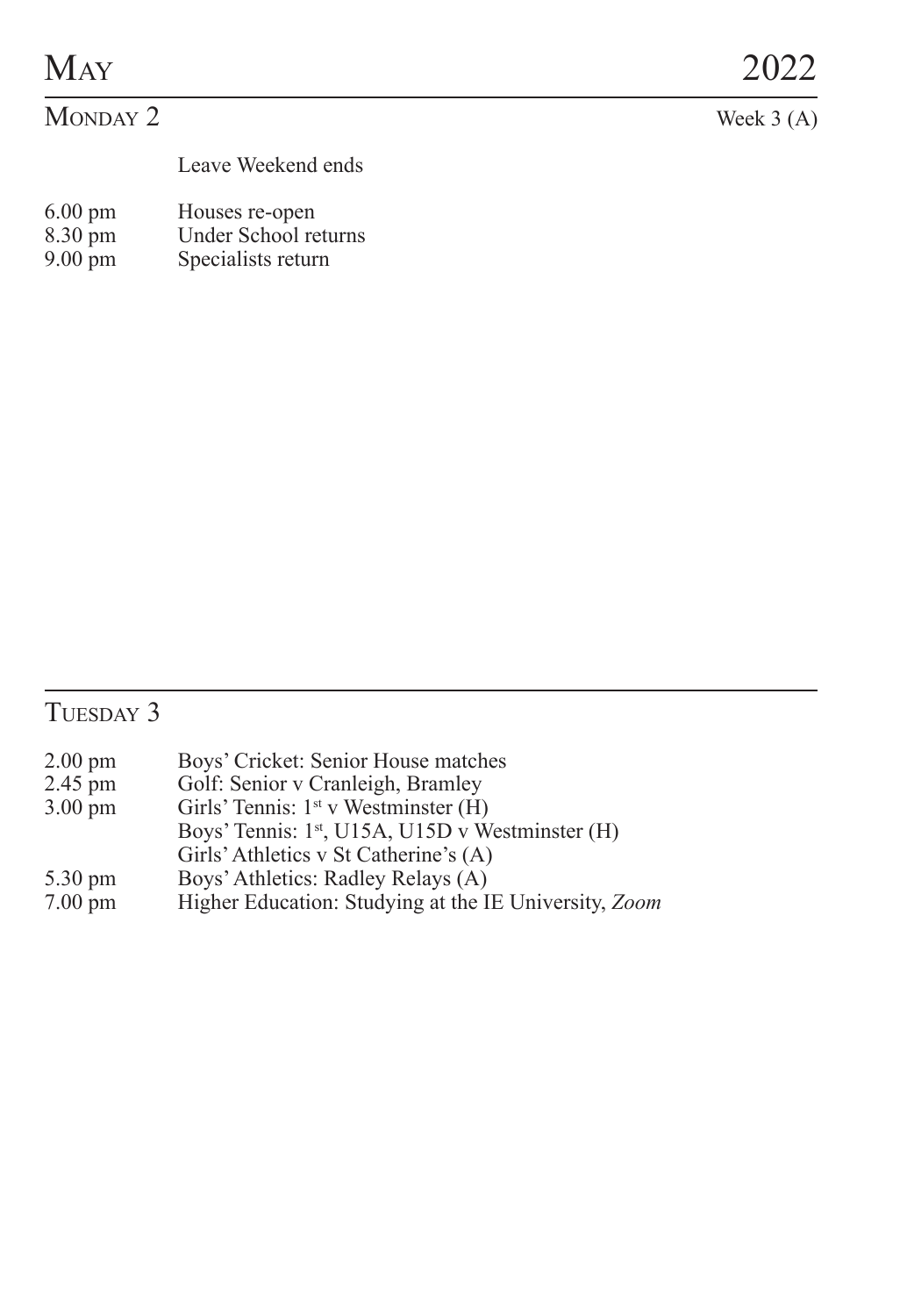WEDNESDAY 4

## THURSDAY 5

| Boys' Cricket: 1 <sup>st</sup> XI v MCC (H)                                      |
|----------------------------------------------------------------------------------|
| Girls' Cricket: 1 <sup>st</sup> XI v KES Witley (H); U14A XI v Surbiton High (H) |
| Boys' Tennis: U15A, U15B, U15C, U15D, U14A, U14B,                                |
| U14C v Winchester (H); $1^{st}$ , $2^{nd}$ , $3^{rd}$ VIs v Winchester (A)       |
| Golf v Stowe, Halford Hewitt                                                     |
| Boys' Cricket: U14A XI v RGS (H)                                                 |
| Swimming: U18, U16, U14 v St John's and Eton (A)                                 |
| Girls' Cricket: U14B XI v Sir William Perkins (H)                                |
| Girls' Tennis: U15A, U15B, U14A, U14B, U14C v Guildford High (H)                 |
| Choral Evensong, Chapel                                                          |
| The Fourth Ralph Vaughan Williams Commemorative Evening Recital:                 |
| Sitkovetsky Trio, Hall                                                           |
| Extra School, ML10                                                               |
| Candle-lit Eucharist, MMC                                                        |
|                                                                                  |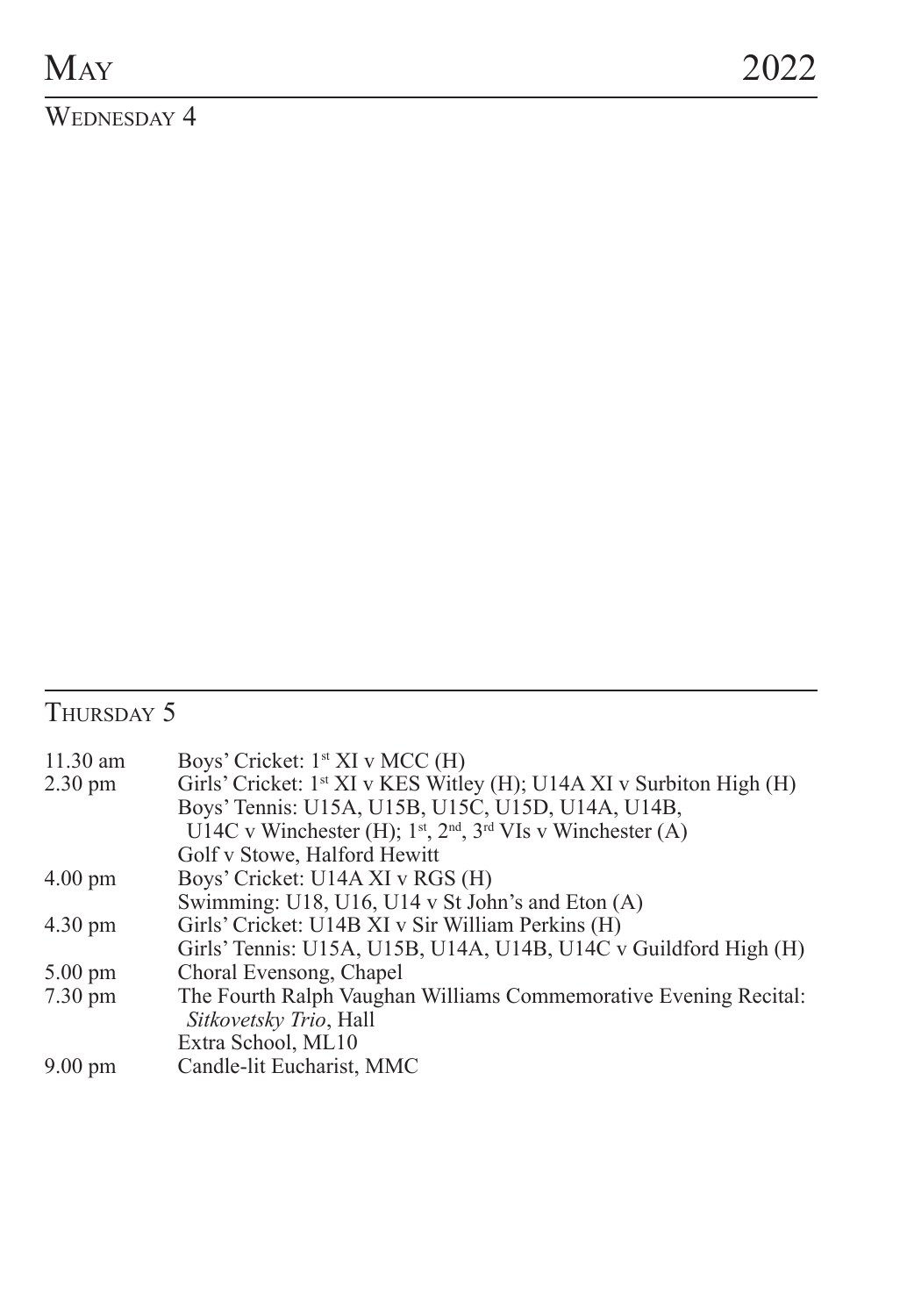# FRIDAY 6

| 7.40 am           | Extra School. ML10                           |
|-------------------|----------------------------------------------|
| 8.30 am           | Hymn Practice for Under School, Chapel       |
| $3.30 \text{ pm}$ | Evensong for Under School, Chapel            |
|                   | Assembly, Forum or Tutorials for Specialists |

## SATURDAY 7

| 7.40 am           | Extra School, ML10                                                                                |
|-------------------|---------------------------------------------------------------------------------------------------|
| 8.00 am           | CCF Shooting Team departs for Brigade Competition, Pirbright<br>(returns Sunday 8 <sup>th</sup> ) |
|                   |                                                                                                   |
| $11.30$ am        | Boys' Cricket: 1 <sup>st</sup> XI v KES Southampton (H)                                           |
| $2.00 \text{ pm}$ | Boys' Tennis Independent Schools' League: 1 <sup>st</sup> VIII (H); U16A, U15A,<br>U14A(A)        |
|                   | Girls' Tennis: 1 <sup>st</sup> , 2 <sup>nd</sup> VIs v Epsom (H); U15A, U15B, U14A, U14B,         |
|                   | $U14C$ v Epsom $(A)$                                                                              |
|                   | Boys' Tennis: 2 <sup>nd</sup> , 3 <sup>rd</sup> VIs v Epsom (H); U15B, U15C, U15D, U14B,          |
|                   | U14C, U14D v Epsom $(A)$                                                                          |
| $2.30 \text{ pm}$ | Girls' Cricket: 1 <sup>st</sup> XI v Lancing (H); U14A, U14B XIs v Lancing (A)                    |
|                   | Boys' Cricket: 2 <sup>nd</sup> , 3 <sup>rd</sup> XIs v Lancing (H); U15B, U14B XIs v Lancing      |
|                   | (A); U14A, U14C XIs v KES Southampton (H); U15A, U15C XIs v                                       |
|                   | KES Southampton (A)                                                                               |
|                   | Boys' Athletics: U19, U17, U15 v Tonbridge (A)                                                    |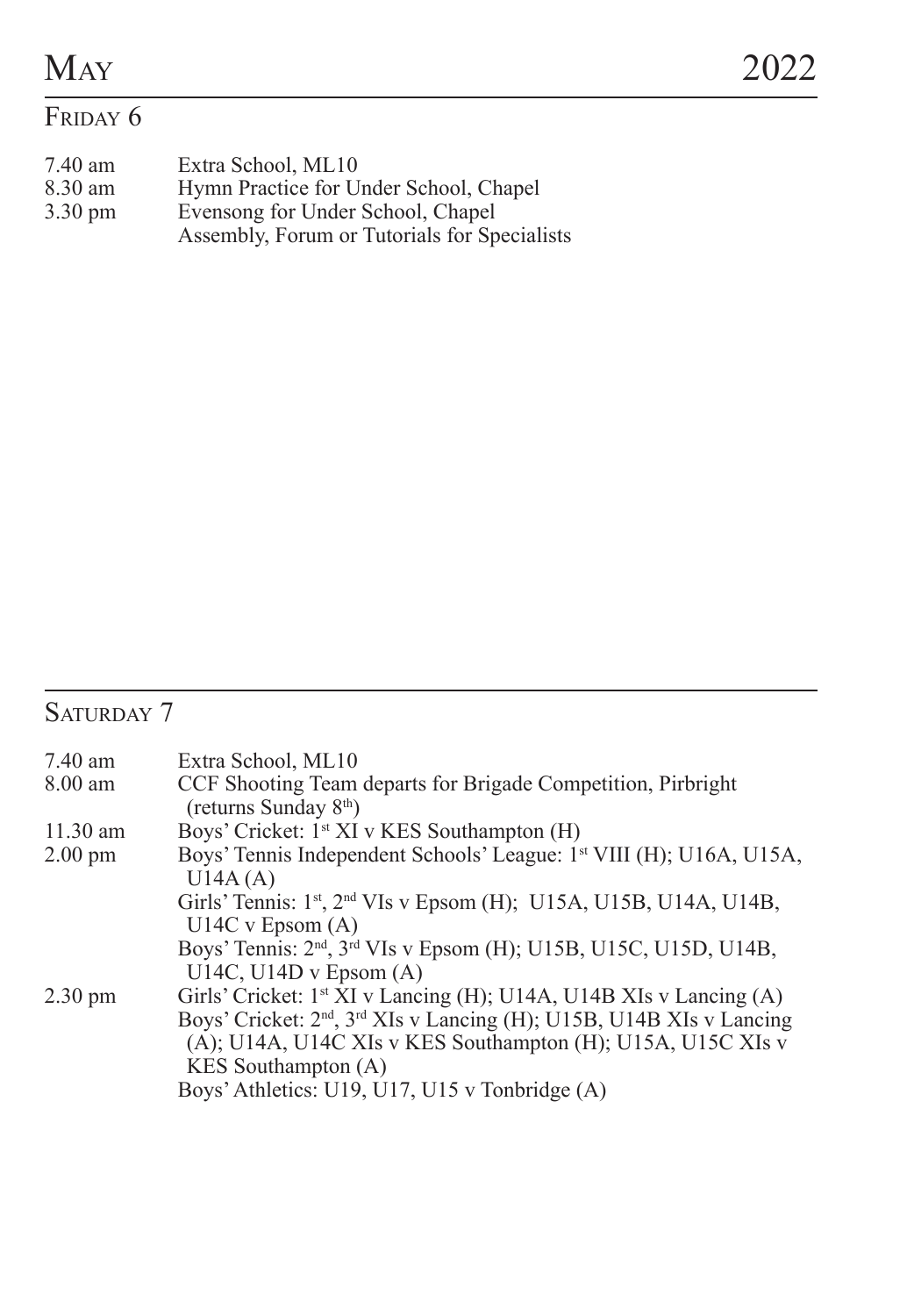# $M_{AY}$  2022

# SUNDAY 8 Prep Schools' Charity Triathlon (all day) 8.00 am Gold DofE: Paddling Exercise, Chichester Harbour 7.00 pm The Fifth Ralph Vaughan Williams Commemorative Evening Recital, Hall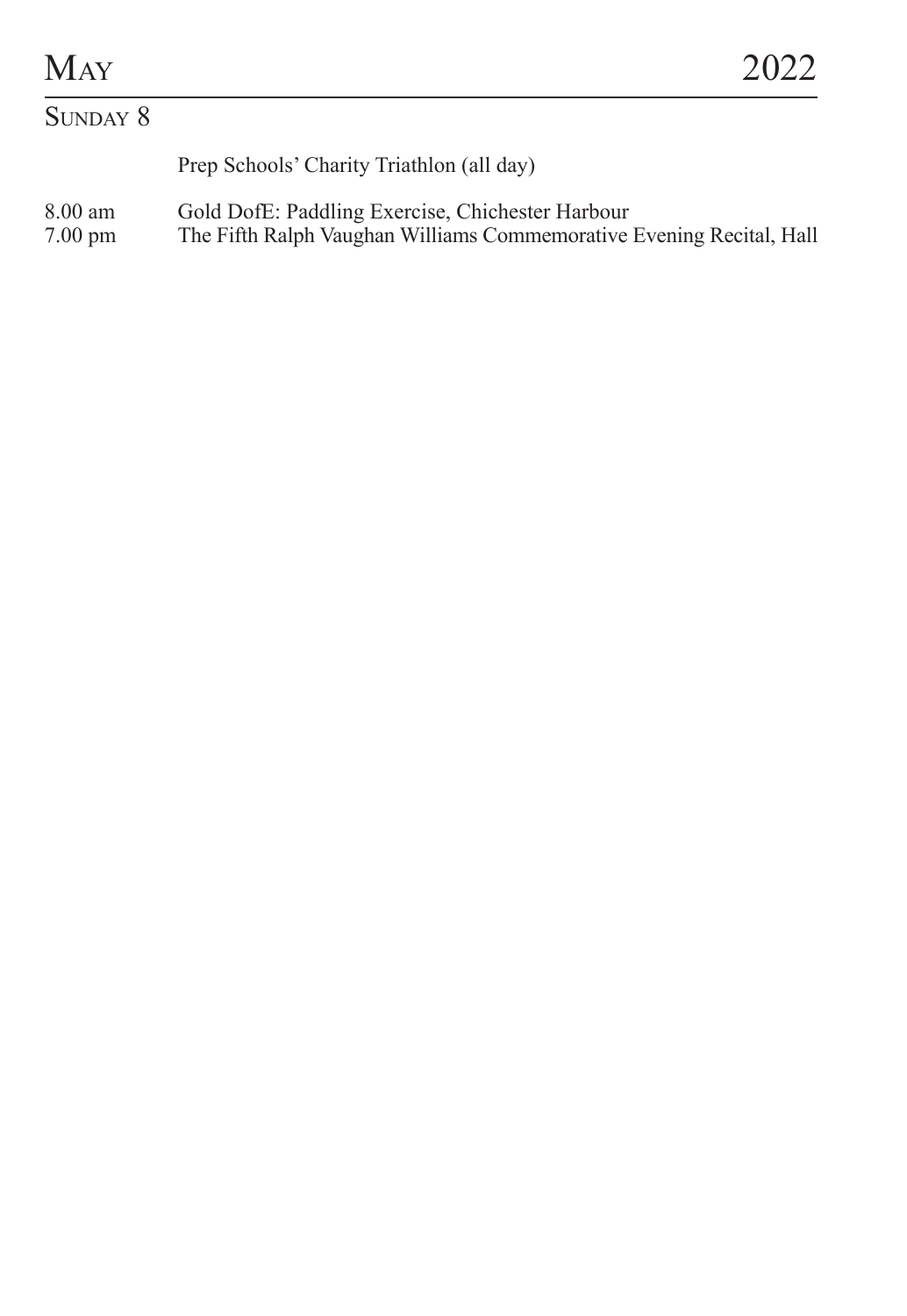# $\overline{\text{MONDAY 9}}$  Week 4 (B)

## TUESDAY 10

| $11.30 \text{ pm}$ | Boys' Cricket: 1 <sup>st</sup> XI v Westminster (A)          |
|--------------------|--------------------------------------------------------------|
| $2.00 \text{ pm}$  | Tennis: Senior Girls' and Boys' House matches                |
| 2.15 pm            | Girls' Cricket: 2 <sup>nd</sup> XI v Seaford (A)             |
| 2.30 pm            | Boys' Cricket: 2 <sup>nd</sup> , U15A XIs v Westminster (H)  |
|                    | Golf: House competition                                      |
| 3.00 pm            | Athletics: Waverley Trials (H)                               |
| $7.00 \text{ pm}$  | Higher Education: Student Life at Newcastle University, Zoom |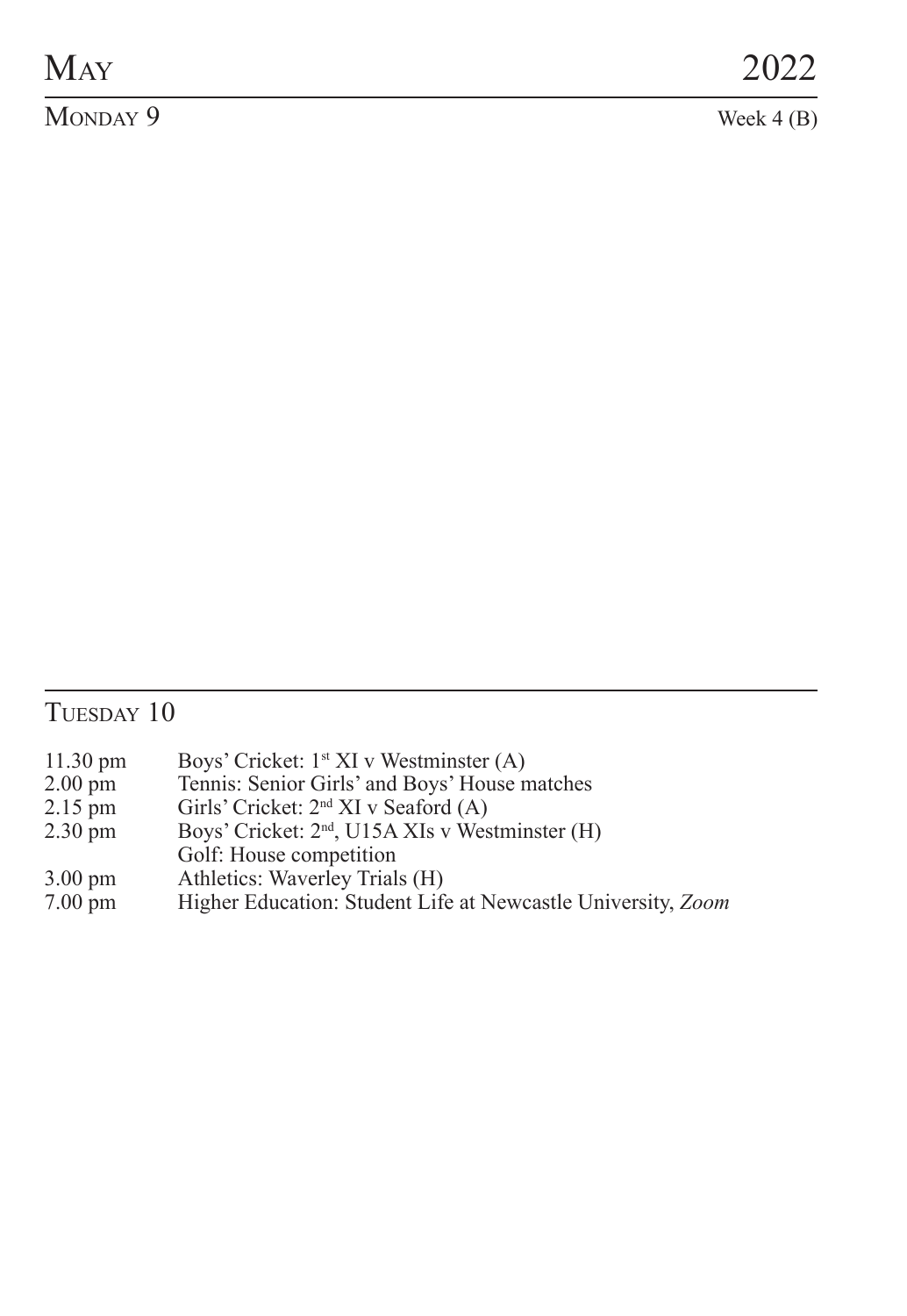WEDNESDAY 11

## THURSDAY 12

|                                    | Prep Schools' Choral Day, Chapel                                                                                                         |
|------------------------------------|------------------------------------------------------------------------------------------------------------------------------------------|
| 2.30 pm                            | Boys' Cricket: U15A, U15B, U15C XIs v Cranleigh (H); U14A, U14B,<br>U14C XIs v Cranleigh (A)<br>Girls' Cricket: U14A XI v Wellington (H) |
|                                    | Girls' Tennis: U15A, U15B v Christ's Hospital (H); 1st, 2nd<br>VIs v Christ's Hospital (A)                                               |
|                                    | Boys' Tennis: U15A, U15B v Christ's Hospital (H); 1 <sup>st</sup> , 2 <sup>nd</sup><br>VIs v Christ's Hospital (A)                       |
| $3.00 \text{ pm}$                  | Golf v Winchester, Halford Hewitt                                                                                                        |
| $4.00$ pm and<br>$5.00 \text{ pm}$ | Higher Education: Essay Workshops for all First Year Specialists<br>interested in applying to universities in the United States, ML1     |
| $7.00 \text{ pm}$                  | Politics Lecture: The Rt Hon Jacob Rees-Mogg MP, LT                                                                                      |
| $7.30 \text{ pm}$                  | Extra School, ML10                                                                                                                       |
| $9.00 \text{ pm}$                  | Candle-lit Eucharist, MMC                                                                                                                |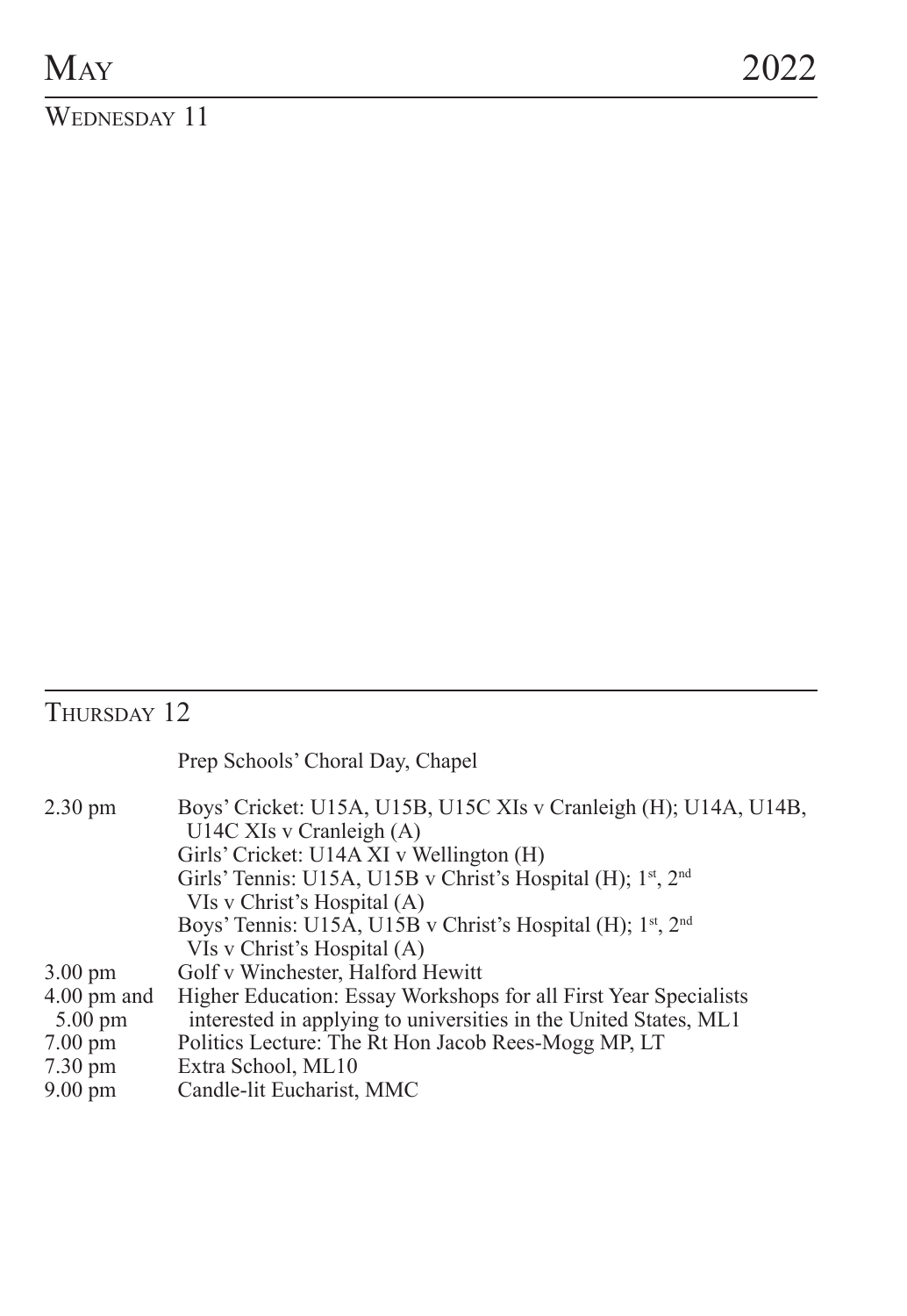## FRIDAY 13

| 7.40 am           | Extra School. ML10                                                  |
|-------------------|---------------------------------------------------------------------|
| 8.00 am           | Selected First Year Specialists depart for the Houses of Parliament |
| 8.30 am           | Hymn Practice for Specialists, Chapel                               |
| $10.30$ am        | Study Leave begins for Second Year Specialist IBDP pupils           |
| $3.30 \text{ pm}$ | Evensong for Specialists, Chapel                                    |
|                   | Assembly, Forum or Tutorials for Fifth and Fourth Form pupils       |
|                   | Remove Year Group Forum, Hall                                       |
| $4.30 \text{ pm}$ | Boys' Cricket: 1 <sup>st</sup> XI v OCs ( <i>Hundred</i> format)    |

## SATURDAY 14

| 7.40 am           | Extra School, ML10                                                                                                                            |
|-------------------|-----------------------------------------------------------------------------------------------------------------------------------------------|
| 8.00 am           | First Year IBDP Specialists depart for ESS field trip, Juniper Hall<br>(return Wednesday 18 <sup>th</sup> )                                   |
|                   | CCF: Shooting Team departs for Target Rifle Competitions, Bisley                                                                              |
| $11.30$ am        | Boys' Cricket: 1 <sup>st</sup> XI v Harrow (H)                                                                                                |
| $2.00 \text{ pm}$ | Girls' Cricket: U14B XI v Wellington (H)                                                                                                      |
| $2.30 \text{ pm}$ | Girls' Cricket: 1 <sup>st</sup> XI v Reed's (H)                                                                                               |
|                   | Boys' Cricket: 2 <sup>nd</sup> , 3 <sup>rd</sup> , U15A, U15B, U15C XIs v Harrow (H); U14A,                                                   |
|                   | U14B, U14C, U14D XIs v Harrow (A)                                                                                                             |
|                   | Boys' Tennis: 1 <sup>st</sup> , 2 <sup>nd</sup> , 3 <sup>rd</sup> , 4 <sup>th</sup> , 5 <sup>th</sup> VIs, U14A, U14B, U14C, U14D v Eton (H); |
|                   | U16A, U16B, U15A, U15B, U15C, U15D, U15E, U15F v Eton (A)                                                                                     |
|                   | Girls' Tennis: U15A, U15B, U14A, U14B, U14C v Wellington (H);                                                                                 |
|                   | $1^{st}$ ; $2^{nd}$ , $3^{rd}$ VIs v Wellington (A)                                                                                           |
|                   | Athletics: U19, U17, U15 v Lord Wandsworth (A)                                                                                                |
| $3.00 \text{ pm}$ | 150th Anniversary Big Band Concert, Godalming Bandstand                                                                                       |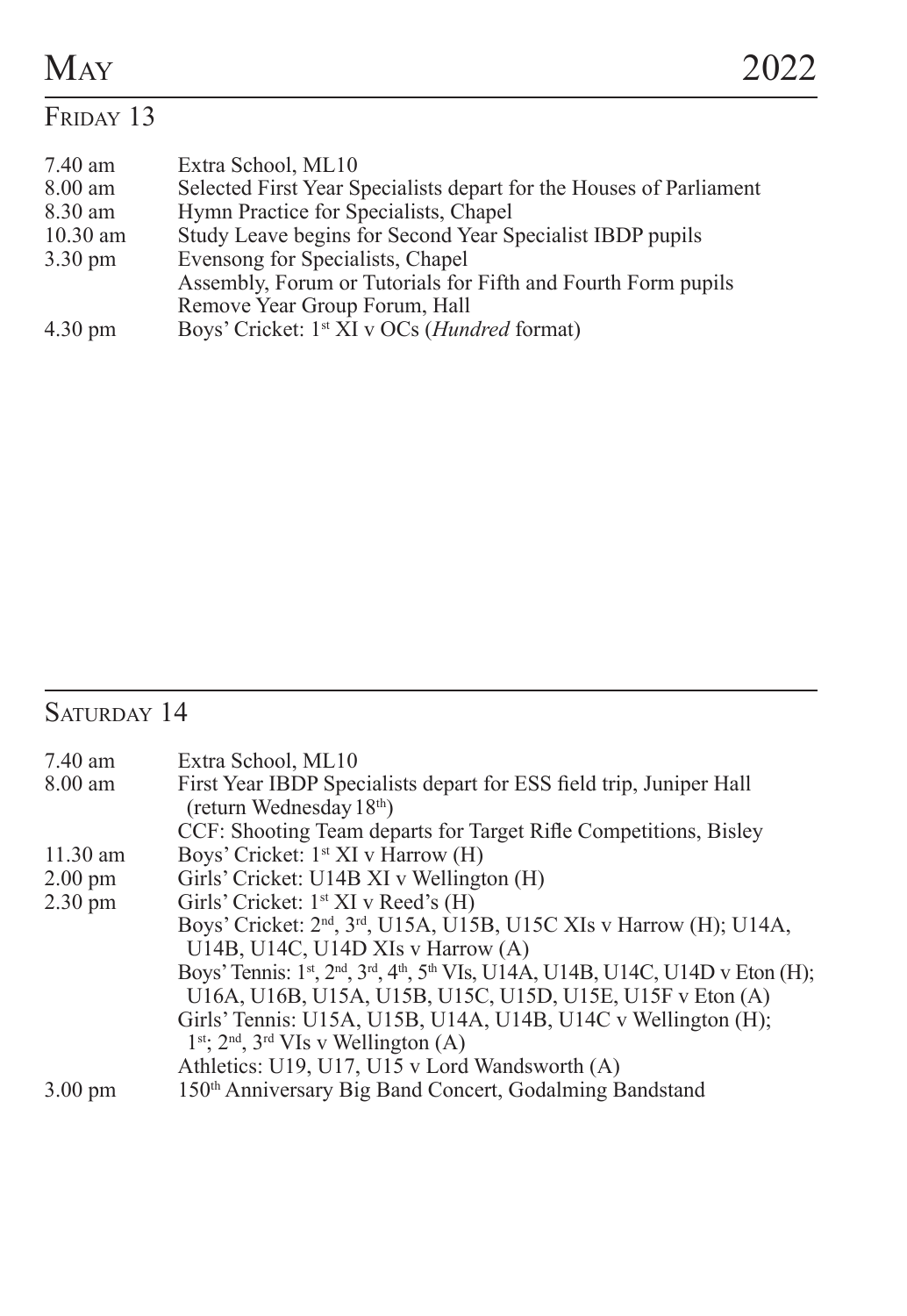## SUNDAY 15

Boys' U10 Prep School Cricket Tournament

#### 8.00 am CCF: Shooting Team departs for Target Rifle Competitions, Bisley<br>11.00 am Shooting Team departs for Target Sprint Competition v Cranleigh ( 11.00 am Shooting Team departs for Target Sprint Competition v Cranleigh (A)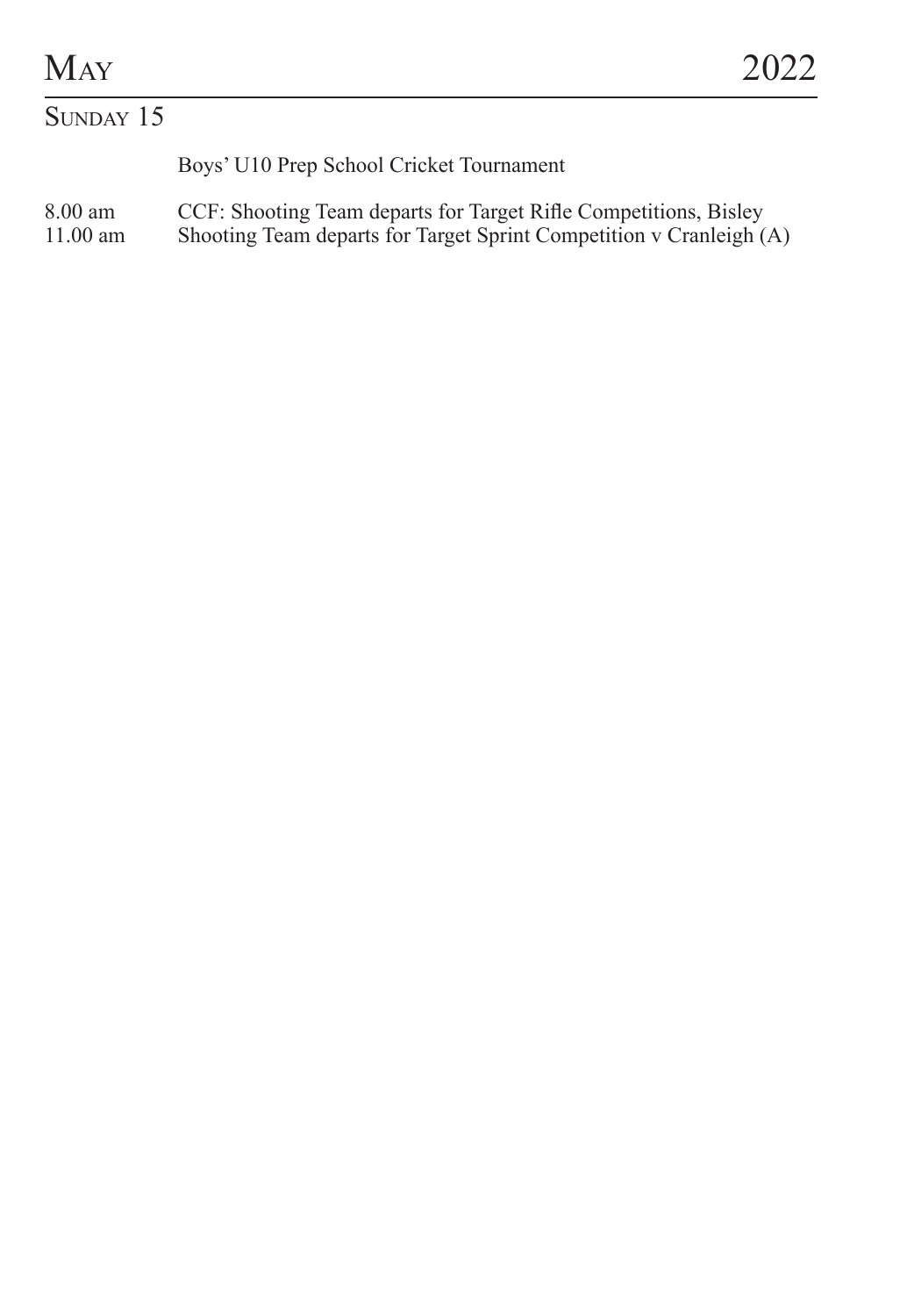# $M_{AY}$  2022

#### $M$ ONDAY 16 Week 5 (A)

Girls' U9 Prep School Cricket Tournament

## TUESDAY 17

- 11.30 am Boys' Cricket: 1<sup>st</sup> XI v Tonbridge (A)<br>2.00 pm Girls' and Boys' Tennis: Charterhouse
- 2.00 pm Girls' and Boys' Tennis: Charterhouse Singles Trophy<br>3.00 pm Golf v Bradfield, Calcot
- 3.00 pm Golf v Bradfield, Calcot<br>7.00 pm Higher Education. Apply
- Higher Education. Applying to competitive universities: why choose Bristol? *Zoom*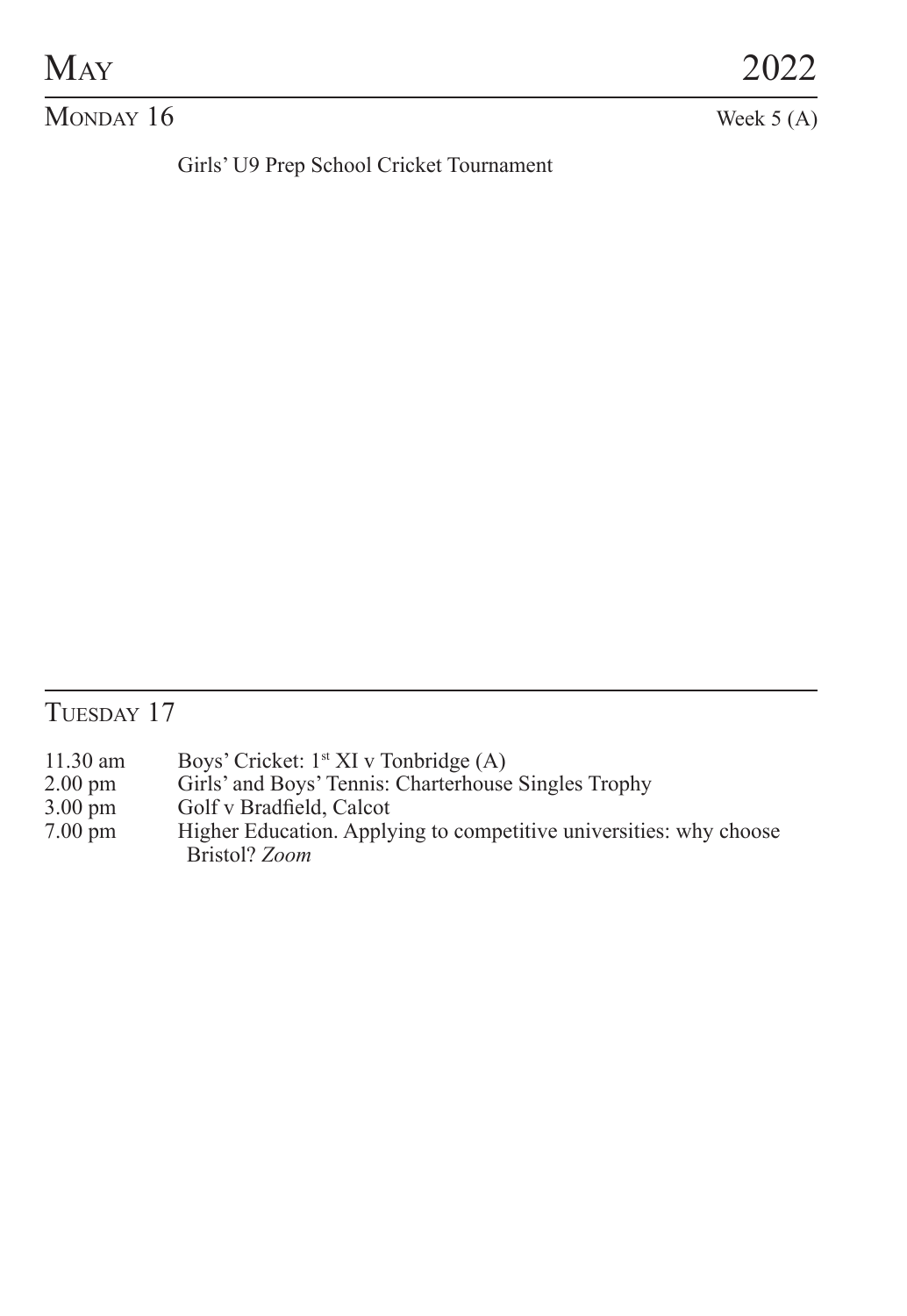### WEDNESDAY 18

6.00 pm Heads of Department meeting, *Zoom*

## THURSDAY 19

| $2.30 \text{ pm}$ | Girls' Cricket: $1st XI v Cranleigh (A)$                              |
|-------------------|-----------------------------------------------------------------------|
|                   | Boys' Cricket: 3 <sup>rd</sup> XI v Southwark Clergy (H); U15A, U15B, |
|                   | U15C XIs v RGS (H)                                                    |
|                   | Girls' Athletics: U16 v St Catherine's (H)                            |
|                   | Boys' Tennis: 1st, 2 <sup>nd</sup> VIs, U15A, U14A v KES Witley (H)   |
|                   | Girls' Tennis: $1^{\text{st}}$ VI, U15A v KES Witley (H)              |
|                   | Golf v Wellington, Halford Hewitt                                     |
| $3.30 \text{ pm}$ | Girls' Cricket: U14B XI v Farnborough Hill (A)                        |
| $4.00 \text{ pm}$ | <b>LAMDA Showcase, BTT</b>                                            |
| 4.45 pm           | Girls' Tennis: U14A, U14B, U14C v St Mary's Ascot (H)                 |
| $5.00 \text{ pm}$ | Choral Evensong, Chapel                                               |
| $7.00 \text{ pm}$ | Evening Recital: Junior Ensemble, Hall                                |
| $7.30 \text{ pm}$ | Extra School, ML10                                                    |
| $8.00 \text{ pm}$ | <b>Essay Society, Timbers</b>                                         |
| $9.00 \text{ pm}$ | Candle-lit Eucharist, MMC                                             |
|                   |                                                                       |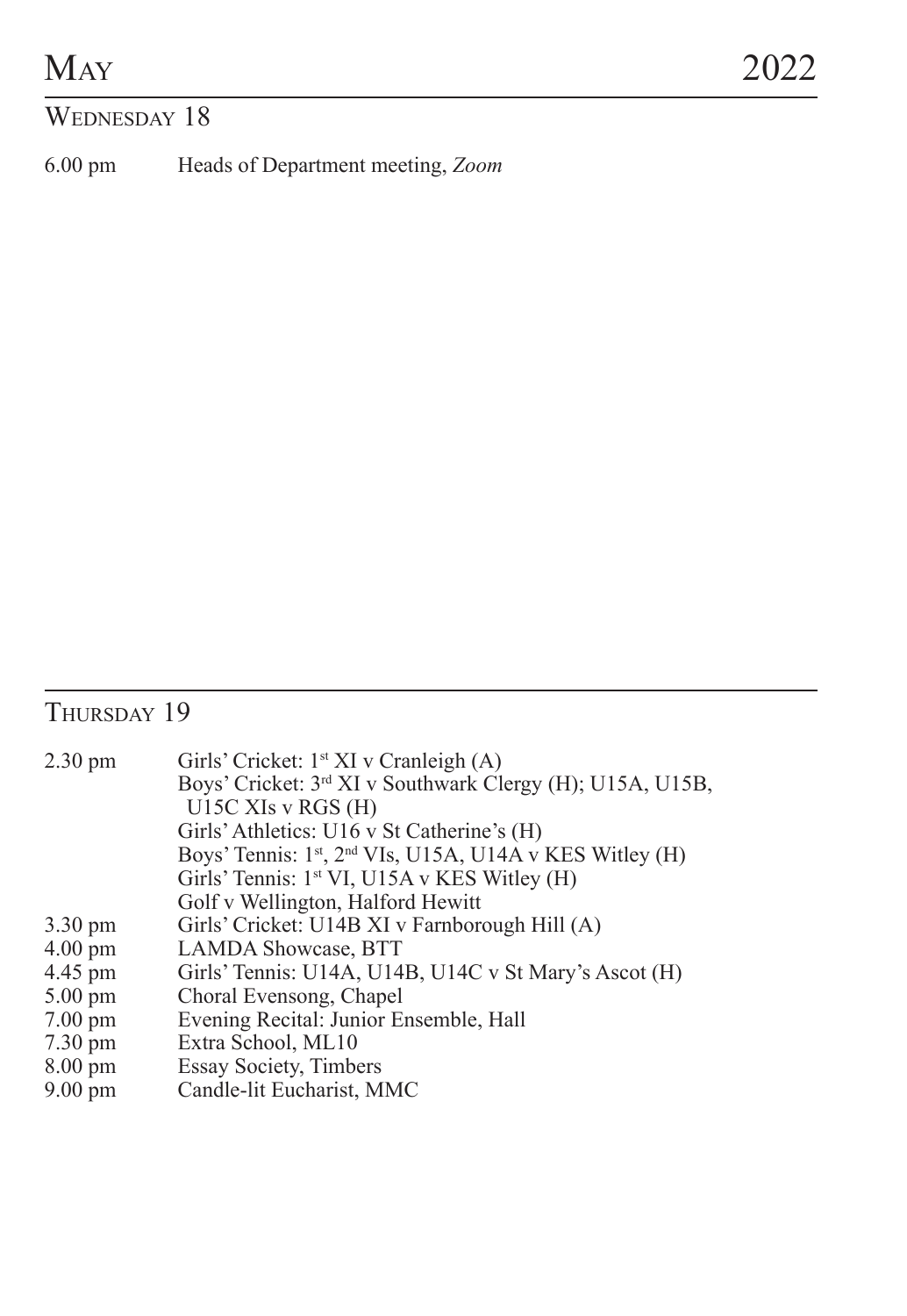## FRIDAY 20

| 7.40 am           | Extra School. ML10                                                 |
|-------------------|--------------------------------------------------------------------|
| 8.30 am           | Hymn Practice for Under School, Chapel                             |
| 12 noon           | Fourth Form Assessment and Reports due (grades only)               |
| $3.30 \text{ pm}$ | Evensong for Under School. Preacher: The Revd Edwin Witton-Morgan, |
|                   | Assistant Curate, Norwich Cathedral, Chapel                        |
|                   | Assembly, Forum or Tutorials for Specialists                       |

## SATURDAY 21

| Extra School, ML10                                                                       |
|------------------------------------------------------------------------------------------|
| Boys' Cricket: 1 <sup>st</sup> XI v Reed's (H)                                           |
| Remove Assessment and Reports due (grades only)                                          |
| Girls' Cricket: 1 <sup>st</sup> XI v Seaford (H); U14B XI v Bradfield (H)                |
| Boys' Tennis: 1st, 2nd, 3rd VIs v Cranleigh (H); 3rd VI, U15D, U14D v                    |
| Churcher's (H); U15A, U15B, U15C, U14A, U14B, U14C v Cranleigh (A)                       |
| Girls' Tennis: 1 <sup>st</sup> VI, U15A, U14A v Churcher's (A); $2nd$ , $3rd$ VIs, U15B, |
| U14B, U14C v St Mary's Ascot (H)                                                         |
| Singing Prizes. Adjudicator: Robert Price, Llewellyn Room                                |
| Boys' Cricket: 2 <sup>nd</sup> , U14A, U14B, U14C, U14D XIs v Reed's (A);                |
| 3rd, U15A, U15B, U15C XIs v Reed's (H)                                                   |
| Boys' Athletics: U19, U17, U15 v Eton $(A)$                                              |
| Girls' Athletics: U16 v St Mary's Ascot (A)                                              |
|                                                                                          |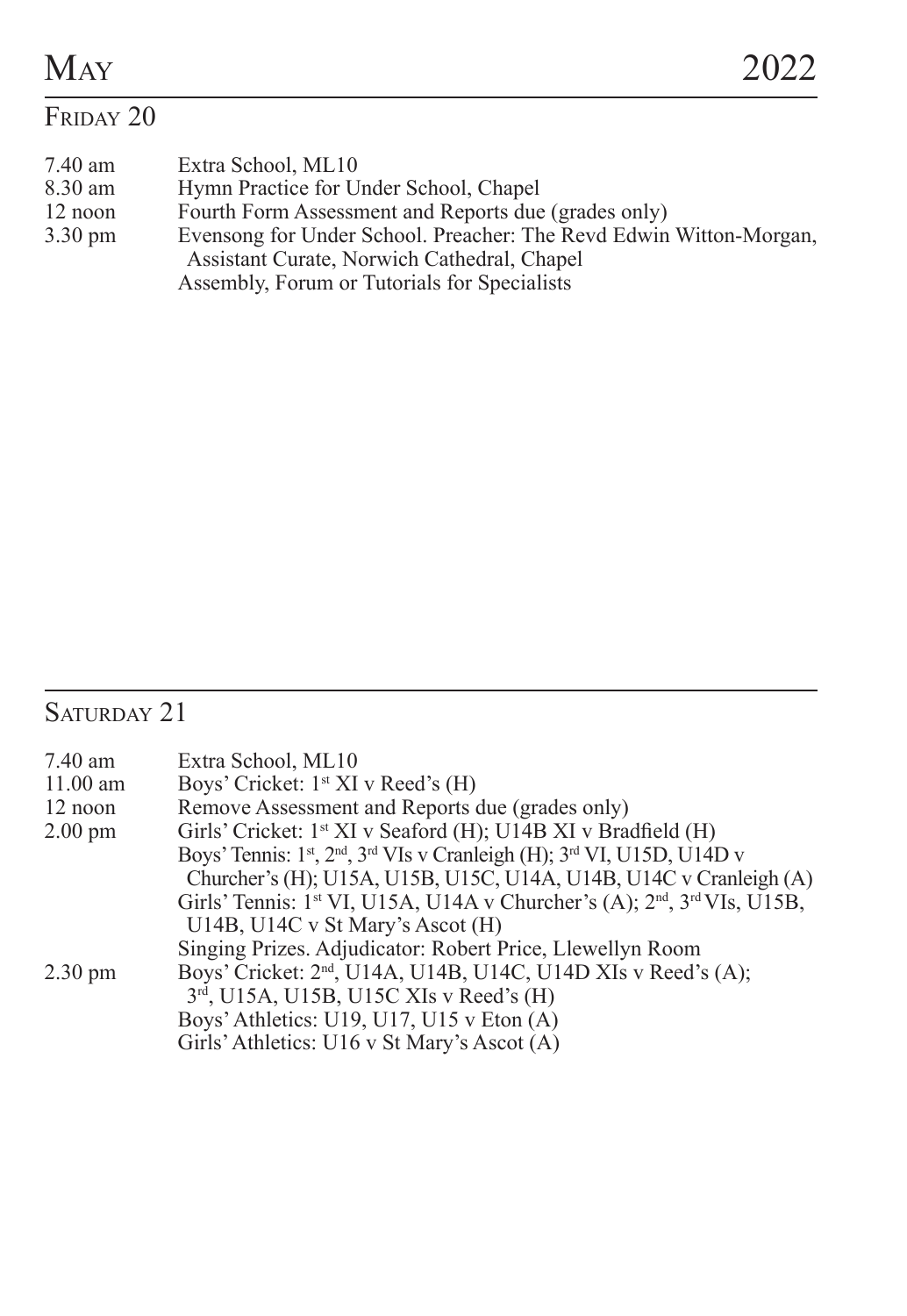# $M_{AY}$  2022

#### SUNDAY 22

- 9.45 am Charterhouse Endurance Challenge: First Practice Walk<br>1.30 pm Boys' Cricket: 1<sup>\*</sup> XI v Butterflies (H)
- 
- 1.30 pm Boys' Cricket: 1<sup>st</sup> XI v Butterflies (H) 6.30 pm Voluntary Study Leave begins for Sec Figure Contract Figure Corp. Second Year Specialist A Level pupils Voluntary Study Leave begins for Second Year Specialist A Level pupils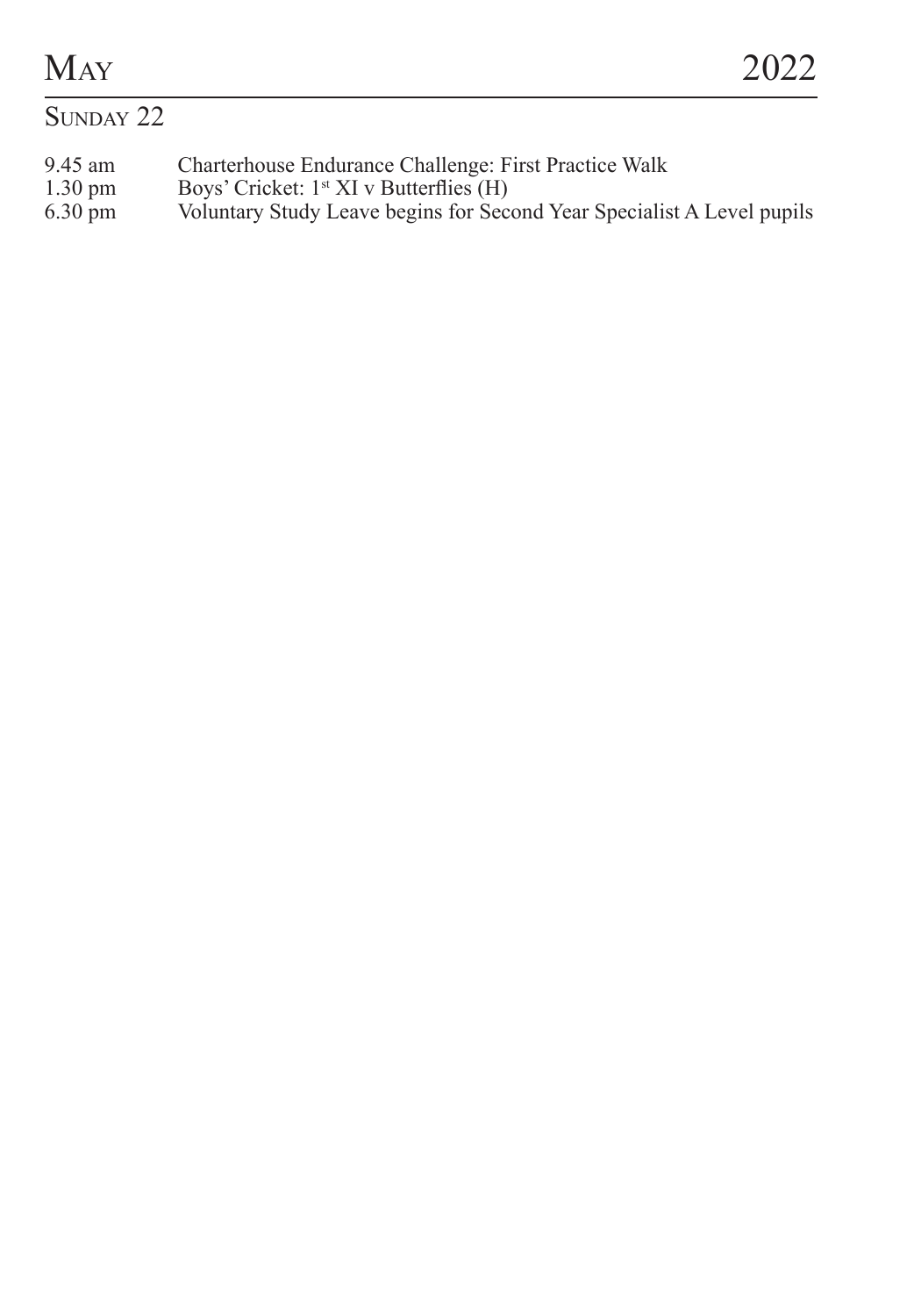#### $M$ ONDAY 23 Week 6 (B)

LAMDA Examinations, BTT

#### THESDAY 24

#### LAMDA Examinations, BTT

- 2.00 pm Girls' and Boys' Tennis: Charterhouse Singles Trophy<br>2.30 pm Boys' Cricket: Senior House Semi-finals and Final
- 2.30 pm Boys' Cricket: Senior House Semi-finals and Final 2.45 pm Golf v Cranleigh Juniors, Halford Hewitt
- 2.45 pm Golf v Cranleigh Juniors, Halford Hewitt<br>4.00 pm Selected Specialists depart for Jerusalem,
- 4.00 pm Selected Specialists depart for *Jerusalem*, Apollo
- Composition Prizes. Adjudicator: Paul Whitmarsh (Composer), Llewellyn Room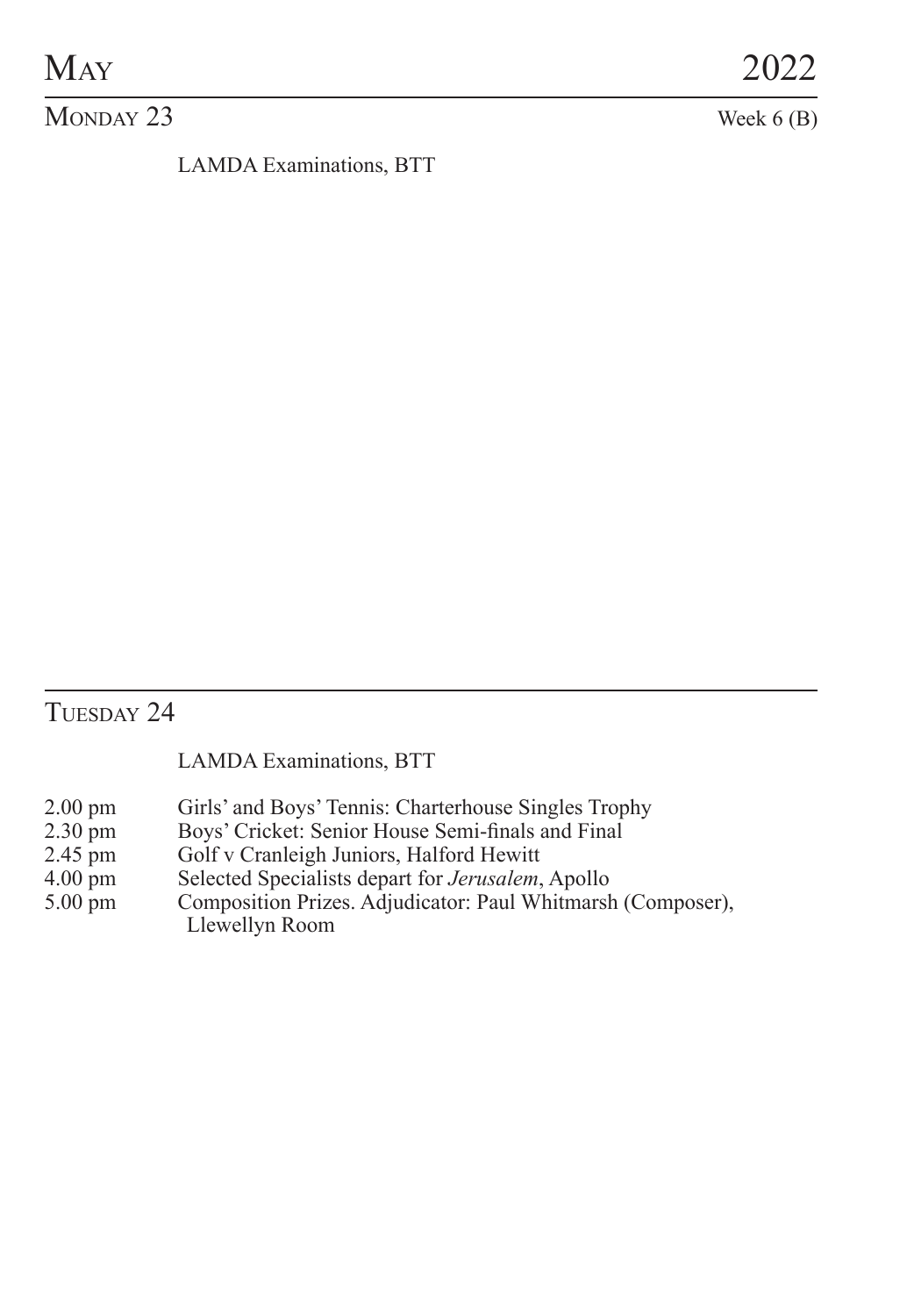| <b>MAY</b>   |  |  |  |  | 2022 |  |  |
|--------------|--|--|--|--|------|--|--|
| WEDNESDAY 25 |  |  |  |  |      |  |  |
| - - -        |  |  |  |  |      |  |  |

8.30 am Selected First Year Specialists depart for *Charleston Festival*, Charleston 2.00 pm Remove and Fourth Form pupils discuss Assessments and Reports in tutorials

## $T<sub>HIRSDAY</sub>$  26

| $2.00 \text{ pm}$ |  | Girls' and Boys' Tennis: Charterhouse Singles Trophy |  |
|-------------------|--|------------------------------------------------------|--|
|                   |  |                                                      |  |

- 3.00 pm Boys' Cricket: 1st XI v ACA Academy (H); Junior House matches Golf v Harrow, Moor Park
- 3.30 pm Girls' Cricket; U14A XI v Farnborough Hill (H) 4.00 pm Athletics: U16, U15 v Claremont (A)
- 4.00 pm<br>
T.30 pm<br>
Extra School, ML10<br>
Allowski, D.12<br>
Allowski, D.12<br>
Allowski, D.12<br>
Allowski, D.12<br>
Allowski, D.12<br>
Allowski, D.12<br>
Allowski, D.12<br>
Allowski, D.12<br>
Allowski, D.12<br>
Allowski, D.12<br>
Allowski, D.12<br>
Allowski
- 7.30 pm<br>
Extra School, ML10<br>
9.00 pm<br>
Candle-lit Eucharist,
- Candle-lit Eucharist, MMC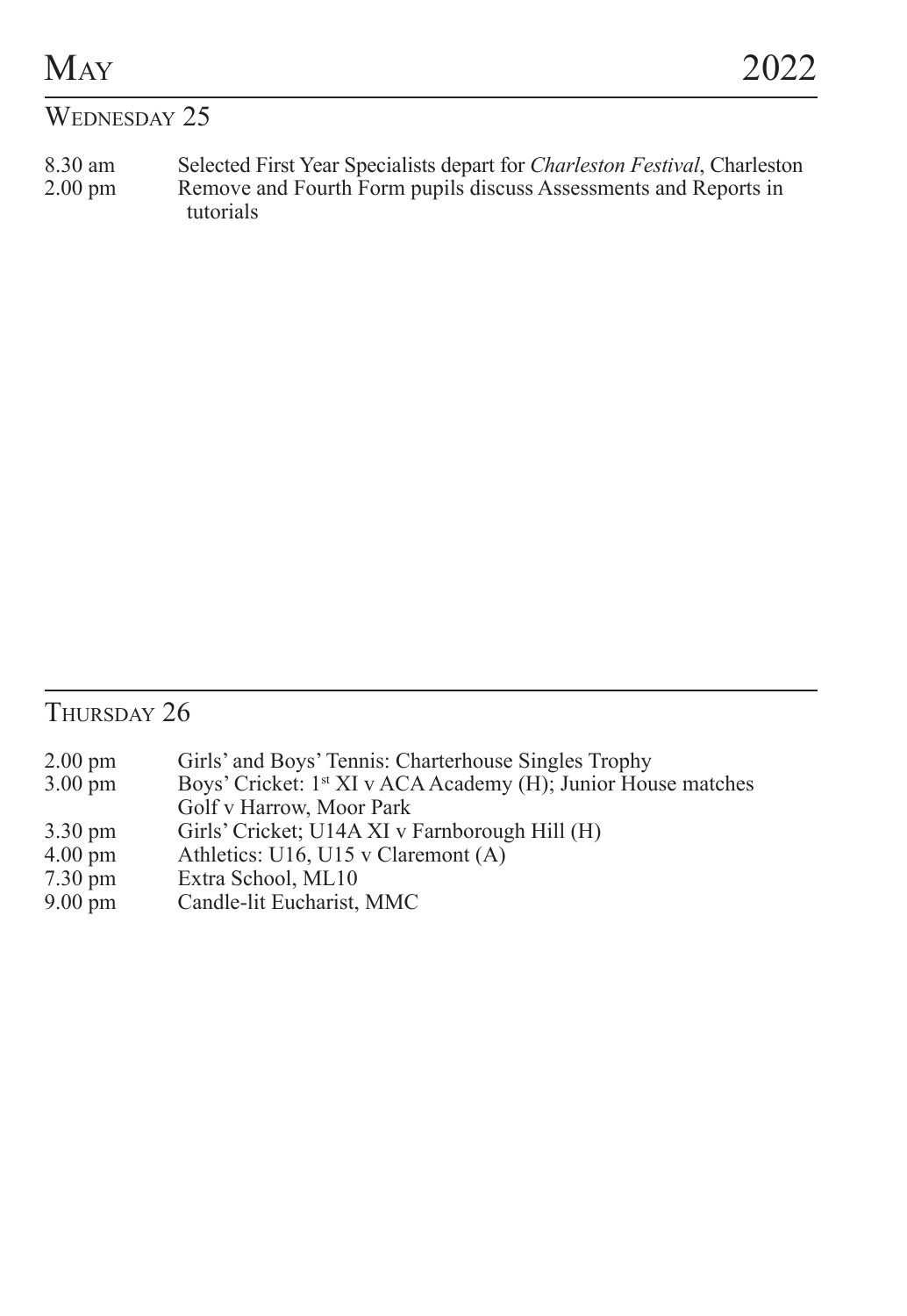### FRIDAY 27

| 7.40 am           | Extra School, ML10                      |
|-------------------|-----------------------------------------|
| $11.00$ am        | Fifth Form Voluntary Study Leave begins |
| $4.00 \text{ pm}$ | Athletics: Inter-House competition      |
| $7.00 \text{ pm}$ | Eve of Carthusian Day Concert, Hall     |

## SATURDAY 28

#### CARTHUSIAN DAY

For current pupils, their parents and guardians Special programme applies

| 8.30 am           | Hash 1                                                                     |
|-------------------|----------------------------------------------------------------------------|
| $9.00$ am         | Gold DofE: Trekking Assessment Expedition departs for the Lake District    |
|                   | (returns Wednesday 1 <sup>st</sup> June at 5.00 pm)                        |
| 9.15 am           | Hash 2                                                                     |
| $11.00$ am        | Speeches and Prize Giving, OSC                                             |
| $11.30$ am        | Boys' Cricket: 1 <sup>st</sup> , 2 <sup>nd</sup> XIs v Charterhouse Friars |
| 12 noon           | Boys' Cricket: Junior House matches                                        |
| $1.00 \text{ pm}$ | Girls' Cricket: Carthusian Trophy                                          |
|                   | Tennis: Charterhouse Singles Trophy Finals; Charterhouse Family Doubles    |
| $4.30 \text{ pm}$ | Adsum and depart                                                           |
|                   |                                                                            |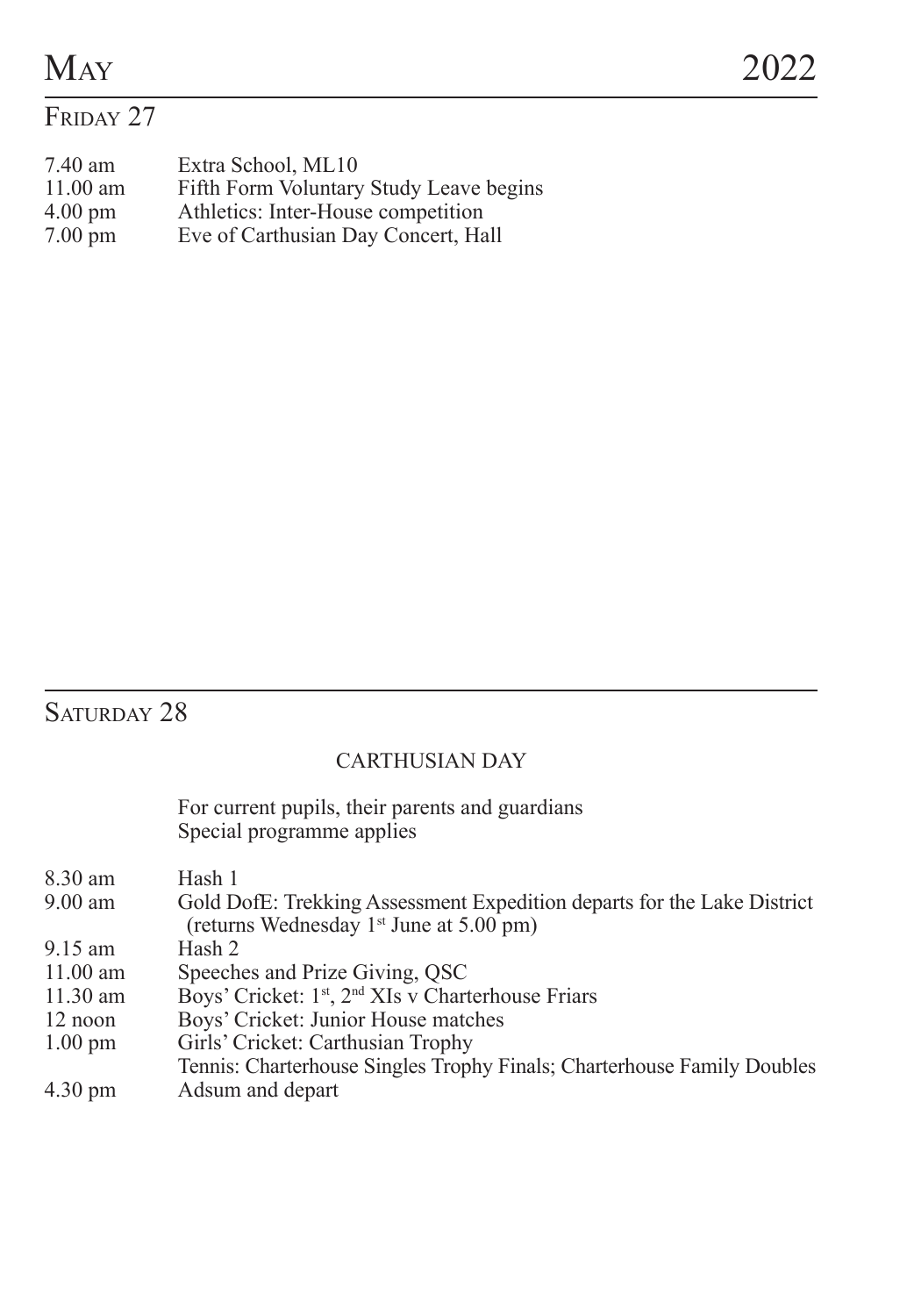| MAY/JUNE           | 22<br>20 |
|--------------------|----------|
| SUNDAY 29          |          |
| MONDAY 30          |          |
| TUESDAY 31         |          |
| <b>WEDNESDAY 1</b> |          |
| THURSDAY 2         |          |
| FRIDAY 3           |          |
| SATURDAY 4         |          |
| SUNDAY 5           |          |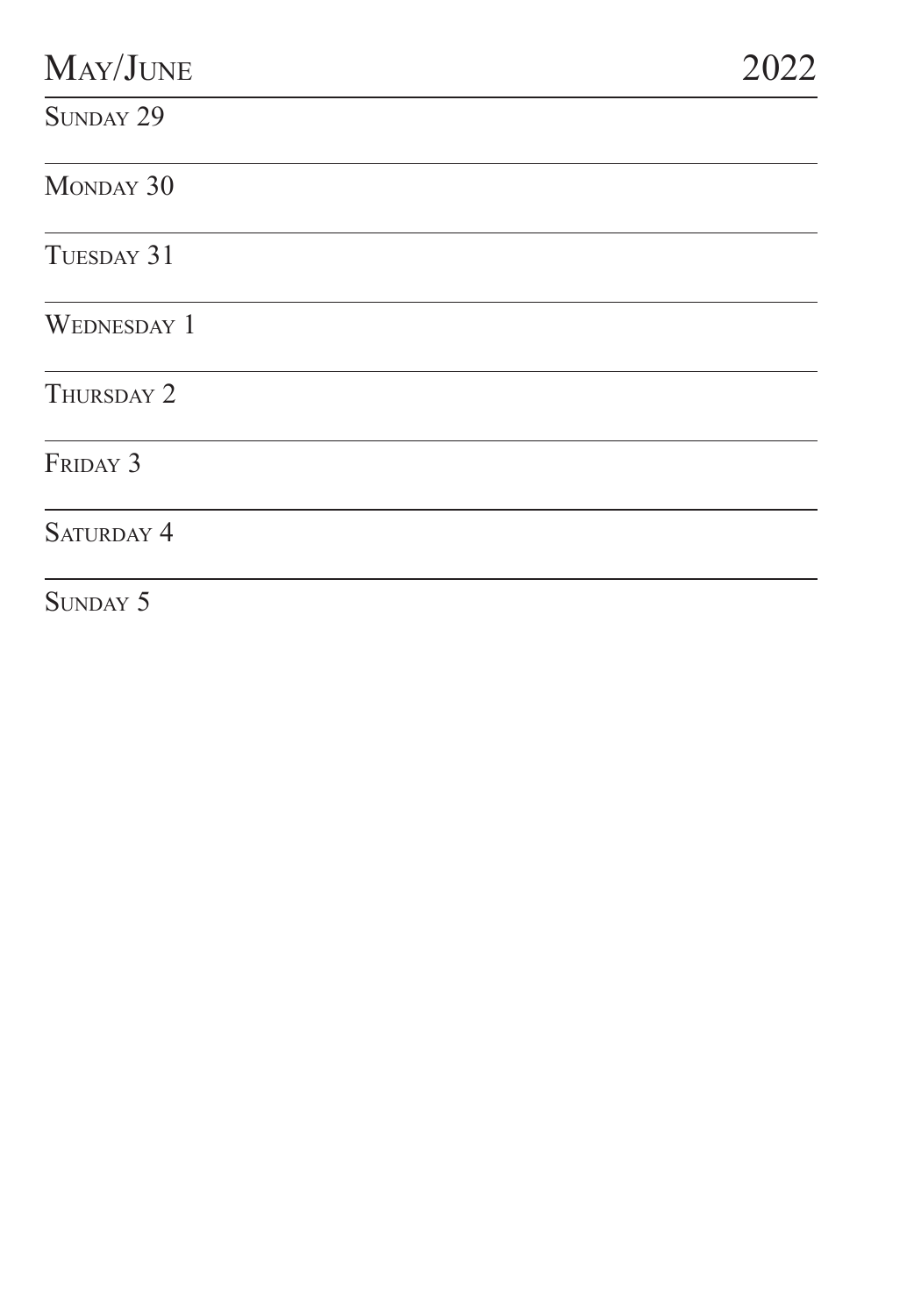#### $M$ ONDAY  $6$  Week 7 (A)

Exeat ends

#### *Academic Staff training and meetings (see separate programme)*

- 6.30 pm Fifth Form Voluntary Study Leave ends
- 8.30 pm<br>
9.00 pm<br>
9.00 pm<br>
8.9 pecialists return
- Specialists return

## TUESDAY 7

|                              | Common Entrance Exams (2022 13+ entry) at Prep Schools<br>UKCAT training day for medical applicants                                                        |
|------------------------------|------------------------------------------------------------------------------------------------------------------------------------------------------------|
| $2.30 \text{ pm}$<br>2.45 pm | Golf v Winchester Juniors. Halford Hewitt<br>Boys' Cricket: 1st, 2nd, U14A, U14B XIs v Bede's (H); U15A,<br>U15B XIs v Bede's (A); U15C XI v The Royal (H) |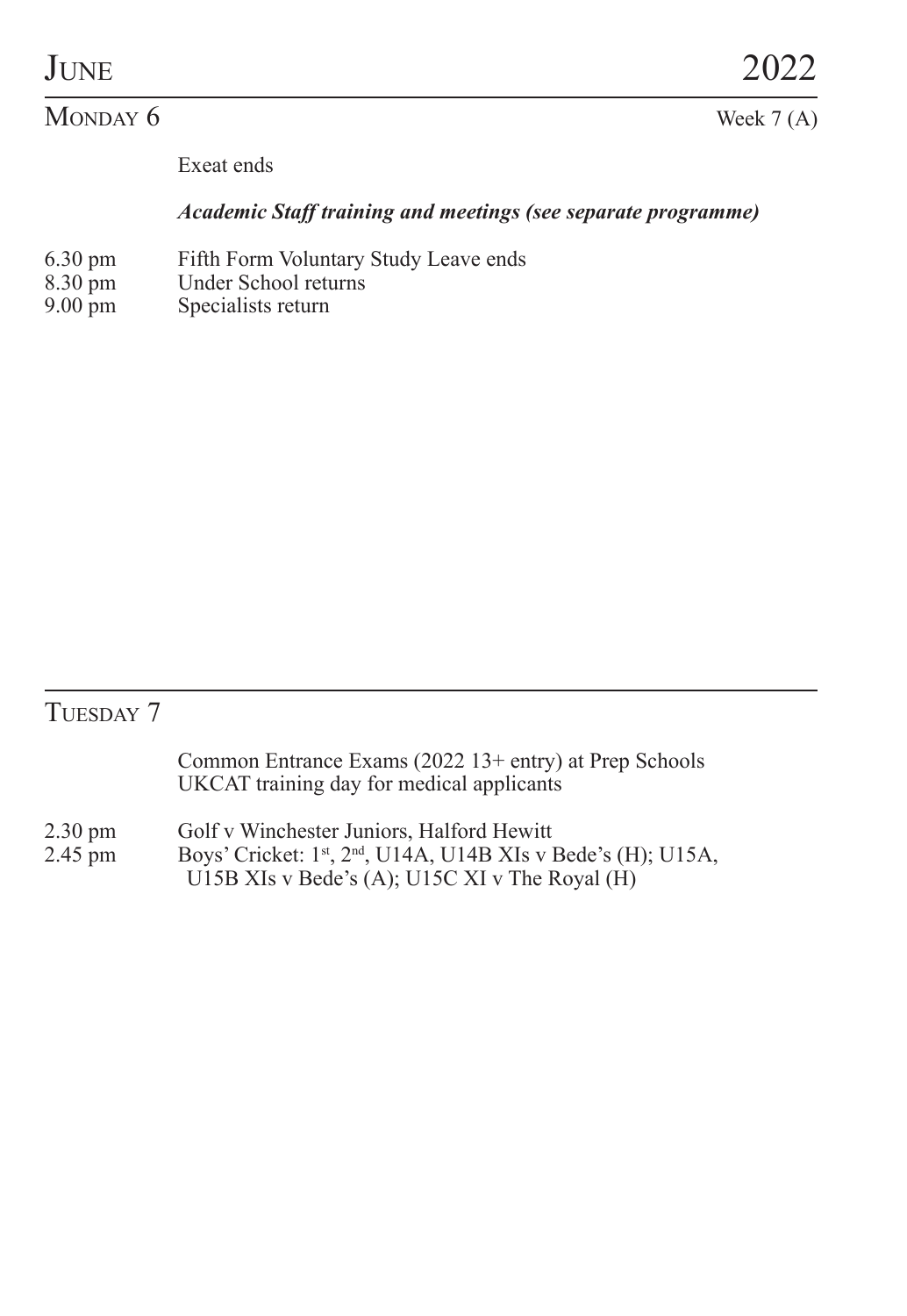#### WEDNESDAY 8

Common Entrance Exams (2022 13+ entry) at Prep Schools

10.15 am Monitor training for new School Monitors, Hall<br>5.00 pm 150<sup>th</sup> Anniversary Match. Boys' Football: U15A XI v Broadwater (H)

## THURSDAY 9

|                   | Common Entrance Exams (2022 13+ entry) at Prep Schools                                                                                                                                                                                                                                             |
|-------------------|----------------------------------------------------------------------------------------------------------------------------------------------------------------------------------------------------------------------------------------------------------------------------------------------------|
| $2.30 \text{ pm}$ | Boys' Cricket: U14B XI v Westminster (H); U14A XI v Westminster (A)<br>Boys' Tennis: U15A, U15B, U14A, U14B v City of London Freemen's (H)<br>Girls' Tennis: U15A, U15B, U14A, U14B v City of London Freemen's (H)<br>Girls' Cricket: Junior House matches<br>Athletics: U16 v RGS and Seaford (H) |
| $4.00 \text{ pm}$ | Fifth Form Voluntary Study Leave begins                                                                                                                                                                                                                                                            |
| $5.00 \text{ pm}$ | Choral Evensong, Chapel                                                                                                                                                                                                                                                                            |
|                   | Golf v Tonbridge (A)                                                                                                                                                                                                                                                                               |
| $7.00 \text{ pm}$ | Organ Prizes. Adjudicator: Mr Simon Bell (Director of Choral Music<br>and Organist, Dean Close), Chapel                                                                                                                                                                                            |
| $7.30 \text{ pm}$ | Extra School, ML10                                                                                                                                                                                                                                                                                 |
| $9.00 \text{ pm}$ | Candle-lit Eucharist, MMC                                                                                                                                                                                                                                                                          |
|                   |                                                                                                                                                                                                                                                                                                    |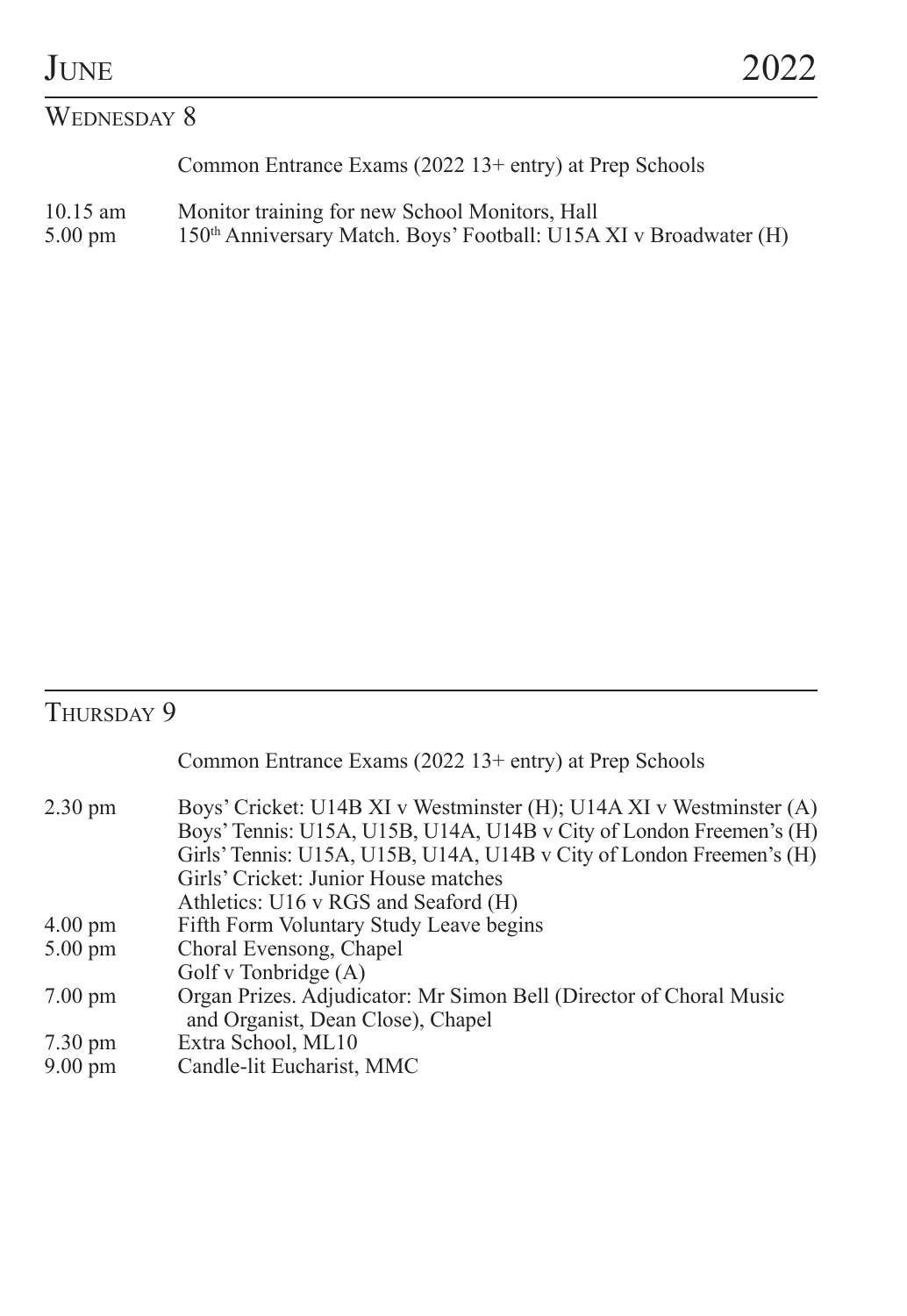| JUNE                                    |                                                                                                                                                                                                                                                           |  |
|-----------------------------------------|-----------------------------------------------------------------------------------------------------------------------------------------------------------------------------------------------------------------------------------------------------------|--|
| FRIDAY 10                               |                                                                                                                                                                                                                                                           |  |
|                                         | Common Entrance Exams (2022 13+ entry) at Prep Schools                                                                                                                                                                                                    |  |
| 7.40 am<br>8.30 am<br>$3.30 \text{ pm}$ | Extra School, ML10<br>Hymn Practice for all year groups, Chapel<br>Evensong for First Year Specialist and Remove pupils. Preacher: The<br>Revd Canon Ann Clarke, The Preacher, Charter Sutton's Hospital,<br>Chapel<br>Fourth Form Year Group Forum, Hall |  |

## SATURDAY 11

|                   | Athletics: Surrey Schools Championships, Kingston                                      |
|-------------------|----------------------------------------------------------------------------------------|
| 7.40 am           | Extra School, ML10                                                                     |
| 8.30 am           | Remove: examinations commence in selected subjects                                     |
|                   | (hashes continue as normal)<br>Fourth Form: examinations commence in selected subjects |
|                   | (hashes continue as normal)                                                            |
| $11.00$ am        | Boys' Cricket: 1 <sup>st</sup> XI v Wellington (H)                                     |
| $11.30$ am        | Admissions: House Allocation Event and Lunch (2023 13+ entry)                          |
| $2.30 \text{ pm}$ | Girls' Cricket: 1 <sup>st</sup> , U14A XIs v KES Southampton (H)                       |
|                   | Boys' Cricket: U15A, U15B, U15C XIs v Wellington (H); 2 <sup>nd</sup> , U14A,          |
|                   | U14B, U14C, U14D XIs v Wellington (A)                                                  |
|                   | Boys' Tennis: 1st, 2nd VIs, U15A, U15B, U15C, U14A, U14B,                              |
|                   | U14C v Bradfield (H)                                                                   |
|                   | Girls' Tennis: 1st, 2nd VIs, U15A, U15B, U14A, U14B,                                   |
|                   | $U14C$ v Bradfield $(A)$                                                               |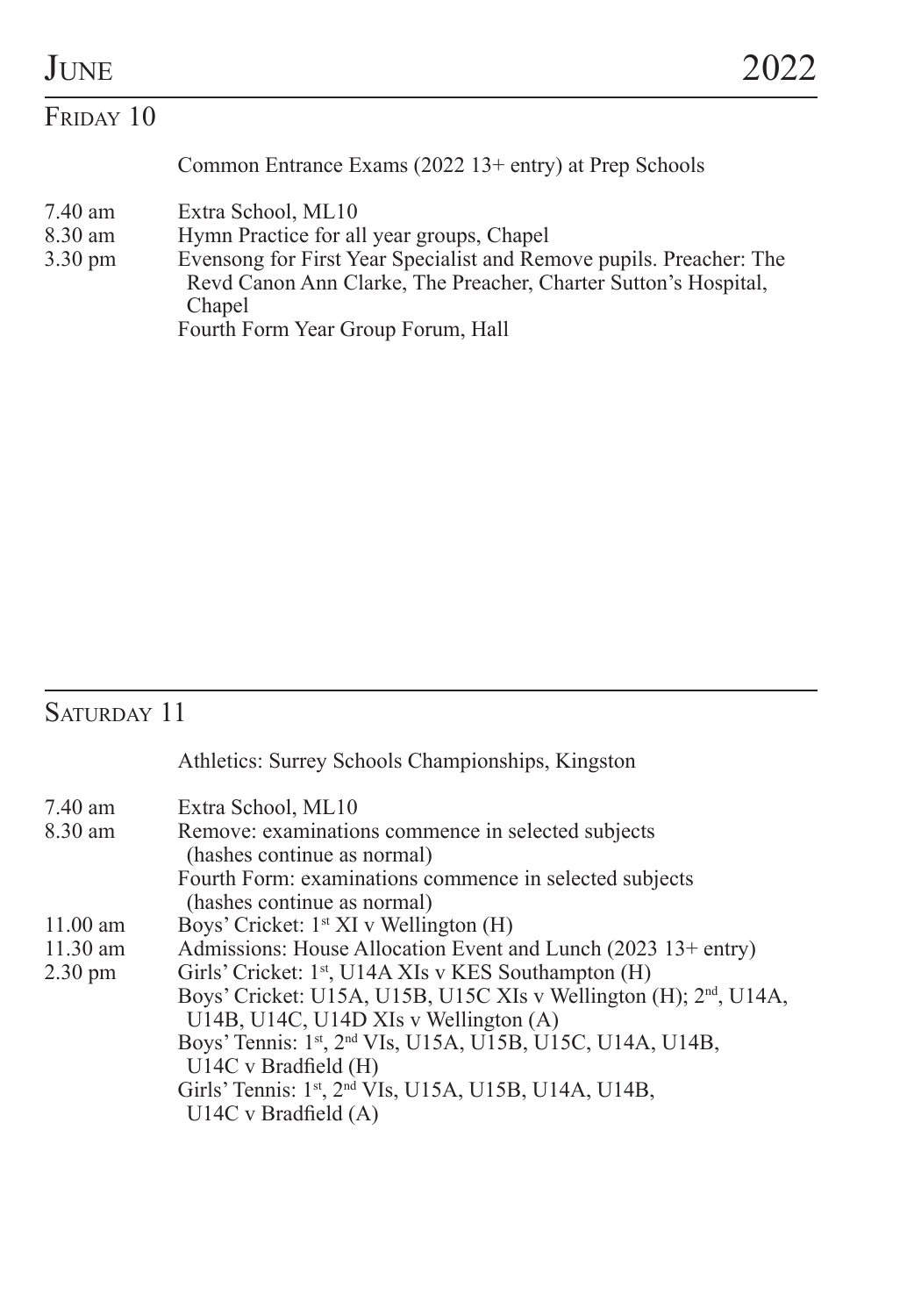### $S$ UNDAY 12

8.00 am Gold DofE: Kayak Qualification Assessment, Chichester Harbour 9.45 am Charterhouse Endurance Challenge: Second Practice Walk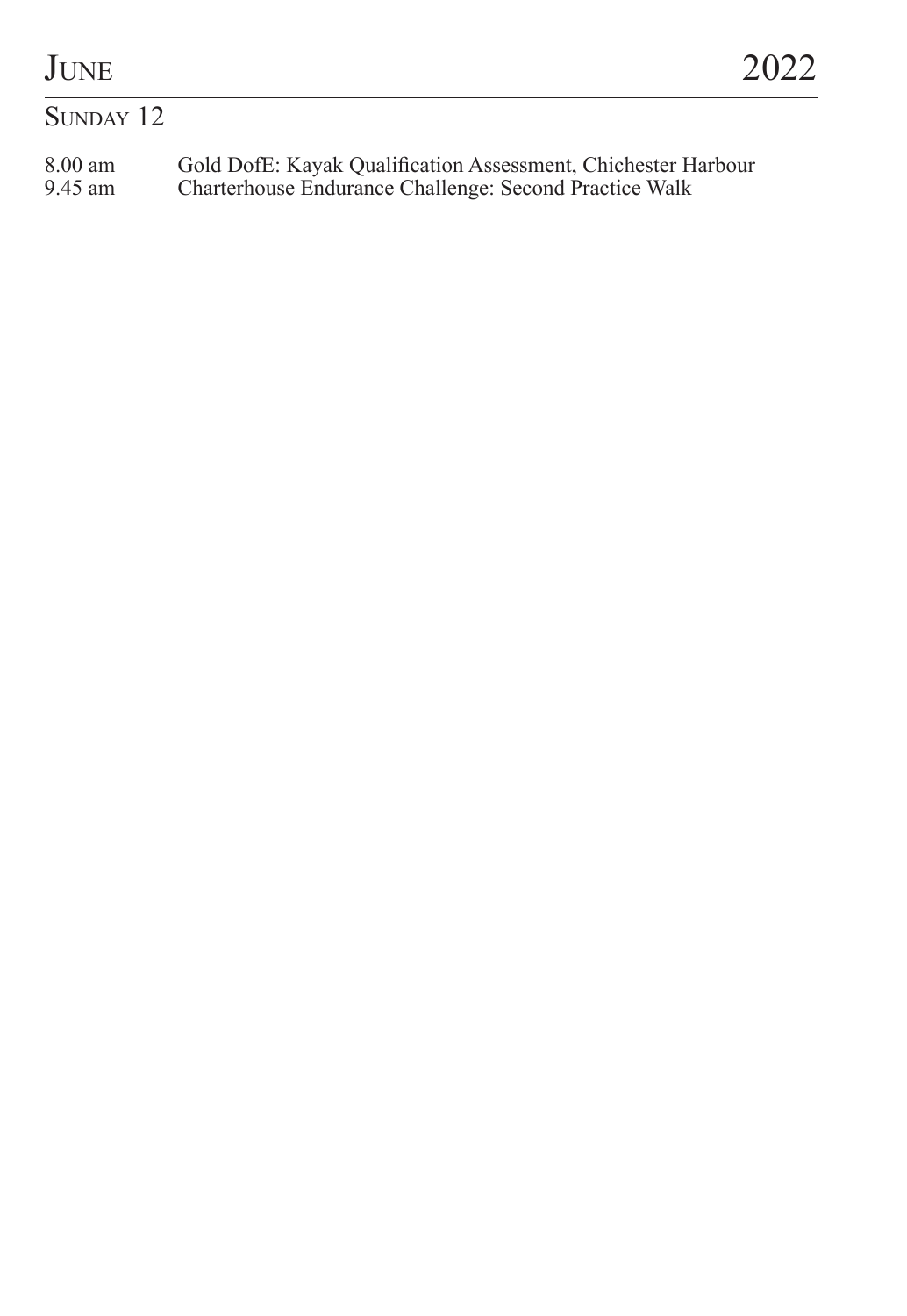| <b>JUNE</b>                                                                                  |                                                           | 2022                                                                  |  |
|----------------------------------------------------------------------------------------------|-----------------------------------------------------------|-----------------------------------------------------------------------|--|
| MONDAY 13                                                                                    |                                                           | Week $8$ (B)                                                          |  |
|                                                                                              | 150th Anniversary: Sport Master Class for Primary Schools |                                                                       |  |
| Remove: examinations continue in selected subjects<br>8.30 am<br>(hashes continue as normal) |                                                           |                                                                       |  |
| $7.00 \text{ pm}$                                                                            | Fourth Form: examinations commence for all (no hashes)    | English Department Lecture: Raynor Winn (Author of The Salt Path), SR |  |

## TUESDAY 14

| 8.30 am           | Remove: examinations continue in selected subjects (hashes continue as |
|-------------------|------------------------------------------------------------------------|
|                   | normal)                                                                |
|                   | Fourth Form examinations continue (no hashes)                          |
| $10.15$ am        | <i>Learn at Charterhouse:</i> Academic Enrichment Day for Prep Schools |
| $6.30 \text{ pm}$ | Fifth Form Voluntary Study Leave ends                                  |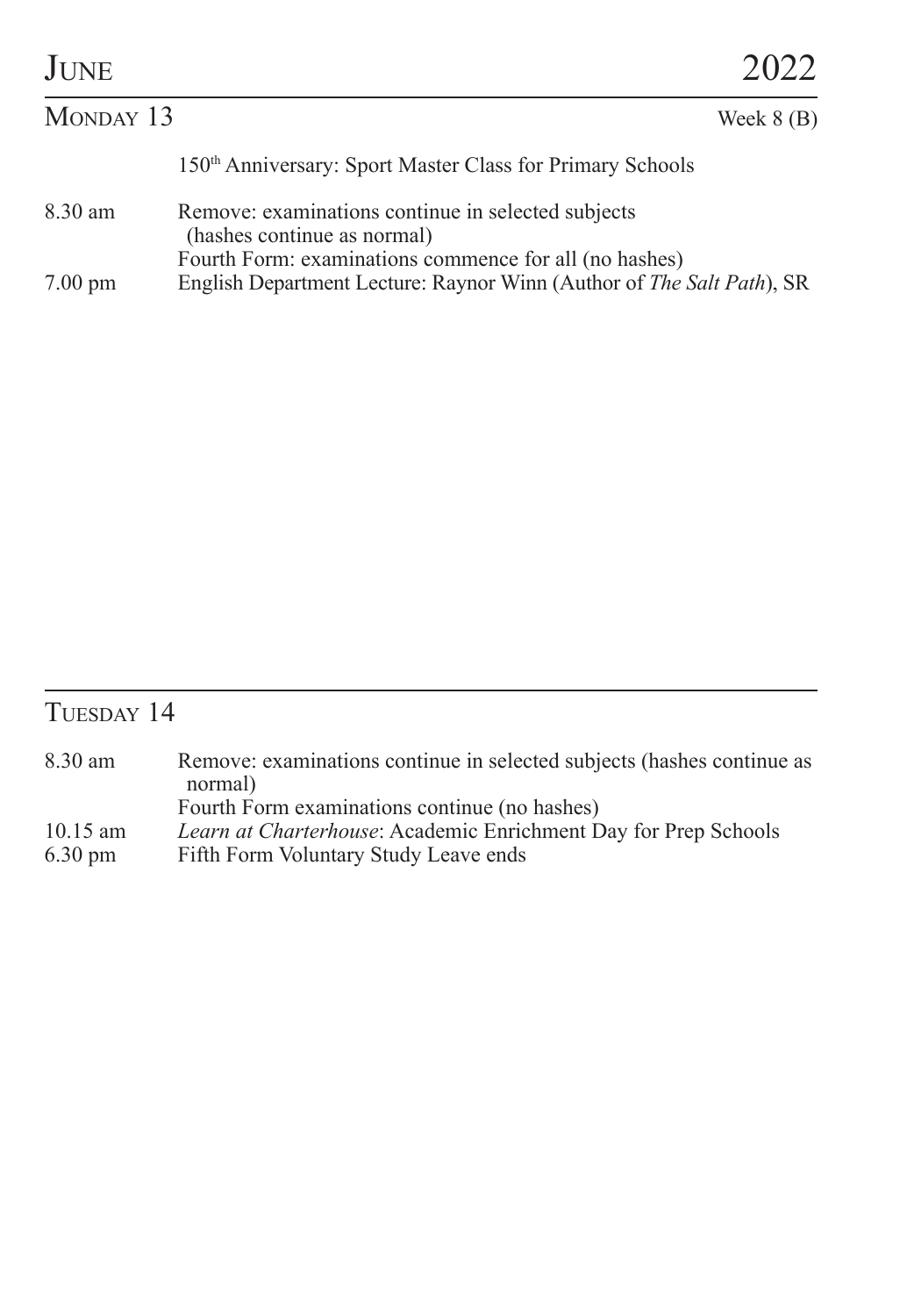## WEDNESDAY 15

|                   | Last date for OO Calendar entries                                                 |
|-------------------|-----------------------------------------------------------------------------------|
| 8.30 am           | Remove: examinations continue in selected subjects<br>(hashes continue as normal) |
|                   | Fourth Form examinations continue (no hashes)                                     |
| $10.30$ am        | Fifth Form Voluntary Study Leave begins                                           |
| $4.30 \text{ pm}$ | Heads of Department meeting, SR                                                   |

## THURSDAY 16

| 8.30 am           | Remove: examinations continue in selected subjects                                                        |  |  |
|-------------------|-----------------------------------------------------------------------------------------------------------|--|--|
|                   | (hashes continue as normal)                                                                               |  |  |
|                   | Fourth Form: examinations continue (no hashes)                                                            |  |  |
| $10.15$ am        | Monitor training for new School Monitors, Hall                                                            |  |  |
| $11.00$ am        | Boys' Cricket: 1 <sup>st</sup> XI v Winchester (H)                                                        |  |  |
| $11.15$ am        | Remove: examinations commence for all (no hashes)                                                         |  |  |
| $2.30 \text{ pm}$ | Girls' Cricket: 1 <sup>st</sup> , XI v Hurst (H); U14A XI v Hurst (A); U14B XI v                          |  |  |
|                   | Surbiton High (A)                                                                                         |  |  |
|                   | Boys' Cricket: 2 <sup>nd</sup> , U15A, U15B, U15C XIs v Winchester (H); U14A,                             |  |  |
|                   | U14B, U14C, U14D XIs v Winchester (A)                                                                     |  |  |
|                   | Boys' Tennis: 1st, 2nd VIs, U15A, U15B, U15C, U15D, U15E, U15F v                                          |  |  |
|                   | Eton (H); U14A, U14B, U14C, U14D, U14E, U14F v Eton (A)                                                   |  |  |
| $3.30 \text{ pm}$ | Girls' Tennis: 1 <sup>st</sup> , 2 <sup>nd</sup> , 3 <sup>rd</sup> VIs v Cranleigh (H); U15A, U15B, U14A, |  |  |
|                   | U14B, U14C v Cranleigh (A)                                                                                |  |  |
| $5.00 \text{ pm}$ | Choral Evensong, Chapel                                                                                   |  |  |
| $7.00 \text{ pm}$ | Evening Recital for Fourth Form pupils, Hall                                                              |  |  |
| $7.30 \text{ pm}$ | Extra School, ML10                                                                                        |  |  |
| $9.00 \text{ pm}$ | Candle-lit Eucharist, MMC                                                                                 |  |  |
|                   |                                                                                                           |  |  |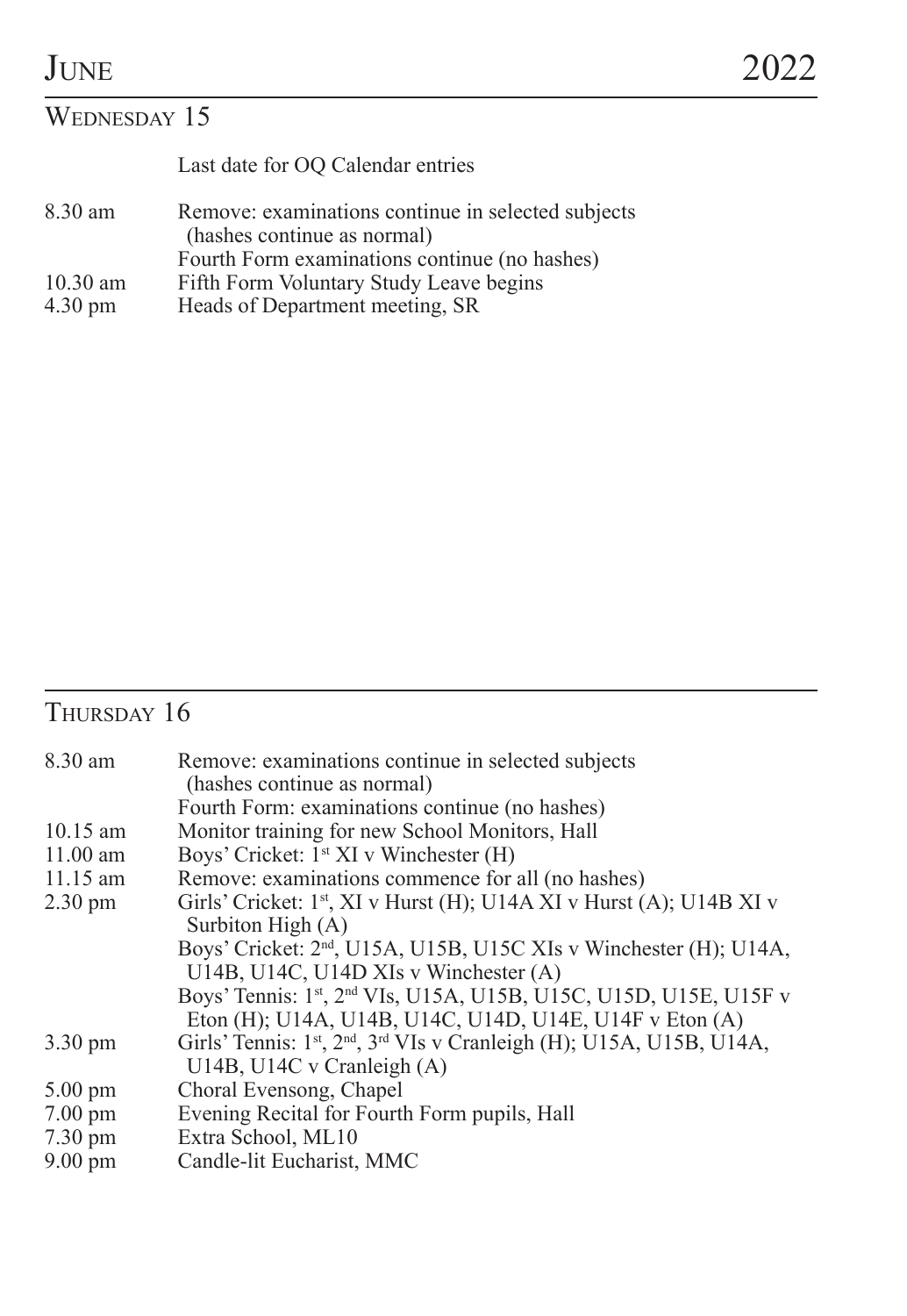#### FRIDAY 17 7.40 am Extra School, ML10<br>8.30 am No Hymn Practice No Hymn Practice Remove: examinations continue (no hashes) 8.50 am Fourth Form hashes resume<br>12 noon First Year Specialist Assessm 12 noon First Year Specialist Assessment and Reports and draft UCAS grades due<br>3.30 pm Assembly, Forum or Tutorials for Fourth Form and Remove Assembly, Forum or Tutorials for Fourth Form and Remove First Year Specialist Year Group Forum, Hall No Chapel Service 7.00 pm Evening Recital, Hall

#### Saturday 18

| 8.30 am           | Remove: examinations continue (no hashes)                                    |
|-------------------|------------------------------------------------------------------------------|
| $11.00$ am        | Boys' Cricket: 1 <sup>st</sup> XI v Lord Wandsworth (A)                      |
| $2.00 \text{ pm}$ | Girls' Tennis: 1st, 2nd VIs, U15A, U15B, U14A,                               |
|                   | U14B v Lord Wandsworth (A)                                                   |
| $2.30 \text{ pm}$ | Girls' Cricket: 1 <sup>st</sup> XI v Lord Wandsworth (H);                    |
|                   | U14A XI v Lord Wandsworth (A)                                                |
|                   | Boys' Cricket: 2 <sup>nd</sup> , U14A, U14B, U14C XIs v Lord Wandsworth (H); |
|                   | U15A, U15B, U15C XIs v Lord Wandsworth (A)                                   |
|                   | Boys' Athletics: U18, U16, U15 v Whitgift (H)                                |
|                   | Boys' Tennis: 1st, 2nd, 3rd VIs, U15A, U15B, U15C, U15D, U14A, U14B,         |
|                   | U14C, U14D v Harrow (H)                                                      |
|                   |                                                                              |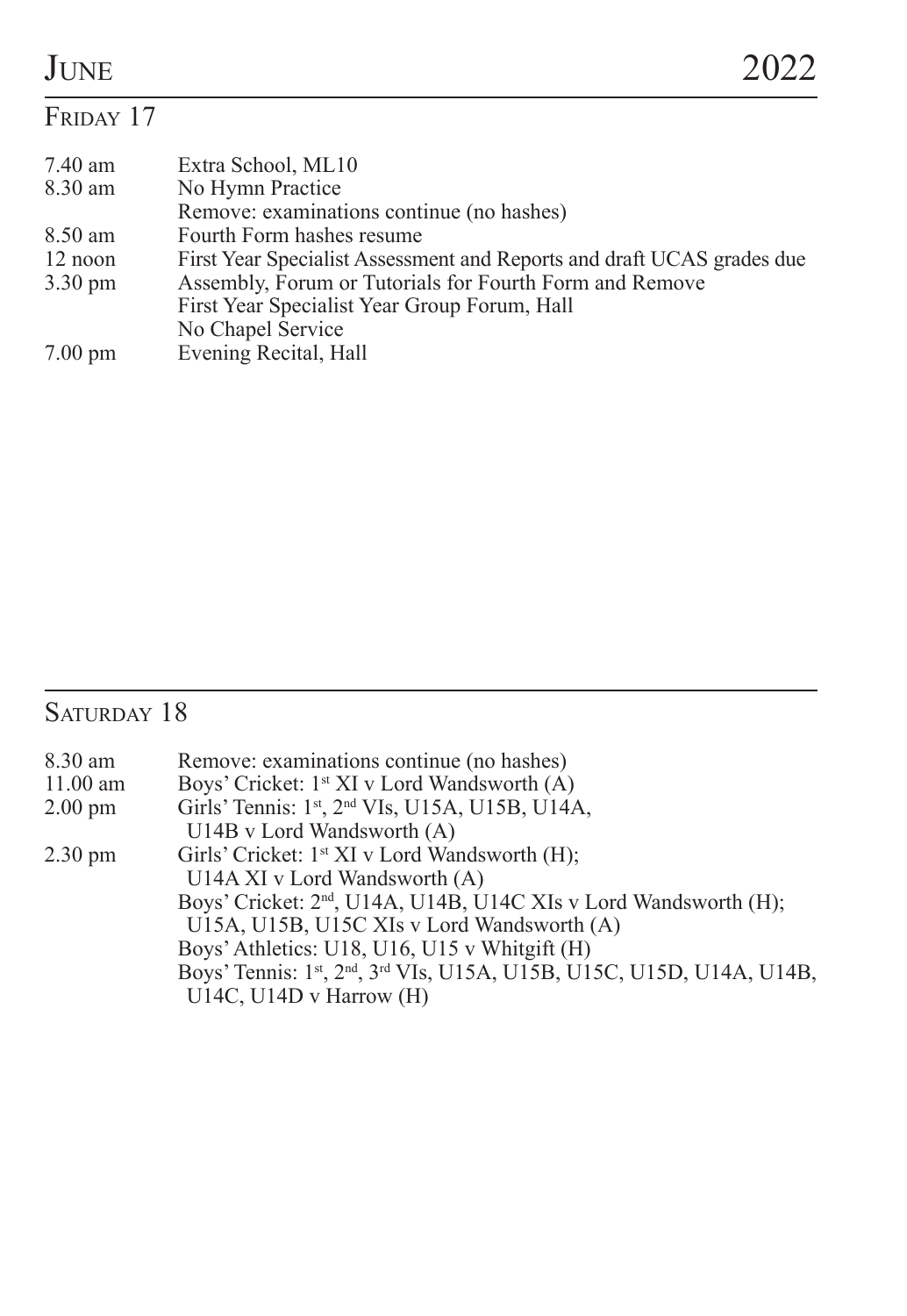# $J_{\text{UNE}}$  2022

#### SUNDAY 19 7.30 am Selected pupils depart for the Royal Yacht Squadron, Isle of Wight 2.00 pm Golf: Family Foursomes, Halford Hewitt<br>5.00 pm Webinar for Remove Parents and Pupils: 5.00 pm Webinar for Remove Parents and Pupils: Sixth Form Curriculum Options, *Zoom* 8.00 pm Fifth Form Voluntary Study Leave ends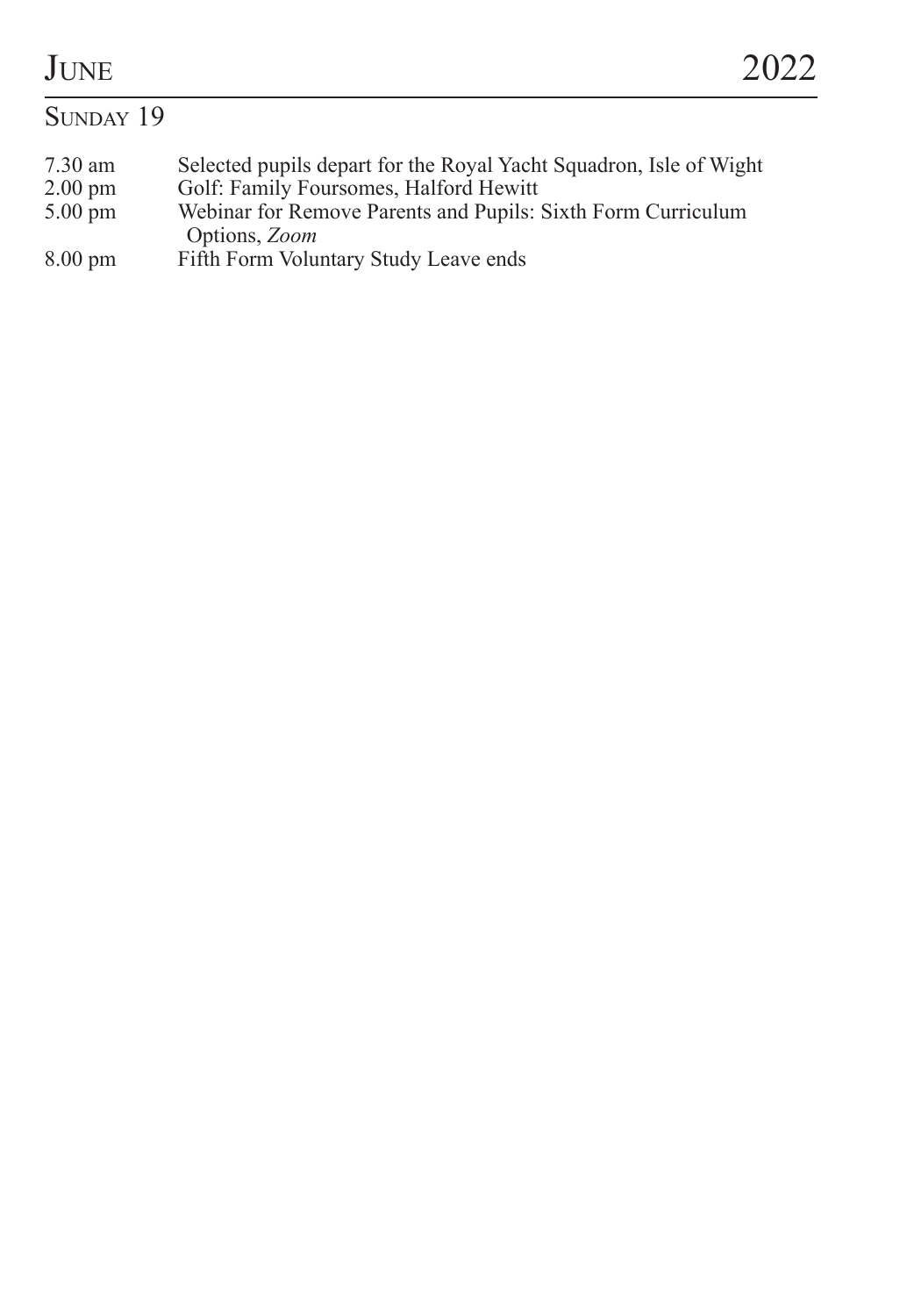| <b>JUNE</b>       |                                                                                    | 2022        |
|-------------------|------------------------------------------------------------------------------------|-------------|
| MONDAY 20         |                                                                                    | Week $9(A)$ |
| 8.30 am           | Fourth Form Classicists depart for Bath                                            |             |
|                   | Remove Geographers depart for West Wittering                                       |             |
| $10.30$ am        | Fifth Form Voluntary Study Leave begins                                            |             |
| 12 noon           | Remove Assessment, Reports and Internal Assessment Grades due                      |             |
| $5.00 \text{ pm}$ | 150th Anniversary Matches: Boys' and Girls' Football XIs v Godalming<br>Town $(H)$ |             |

## TUESDAY 21

Artifex: Arts Festival and Diversity Week

- 8.00 am Remove Scholars depart for Oxford<br>12 noon Fourth Form Assessment and Report
- 12 noon Fourth Form Assessment and Reports due<br>1.00 pm Artifex Afternoon for Prep Schools
- 1.00 pm Artifex Afternoon for Prep Schools<br>4.00 pm Golf v Amesbury and Edgeborough
- 4.00 pm Golf v Amesbury and Edgeborough Juniors, Halford Hewitt
- Calendar Committee, SR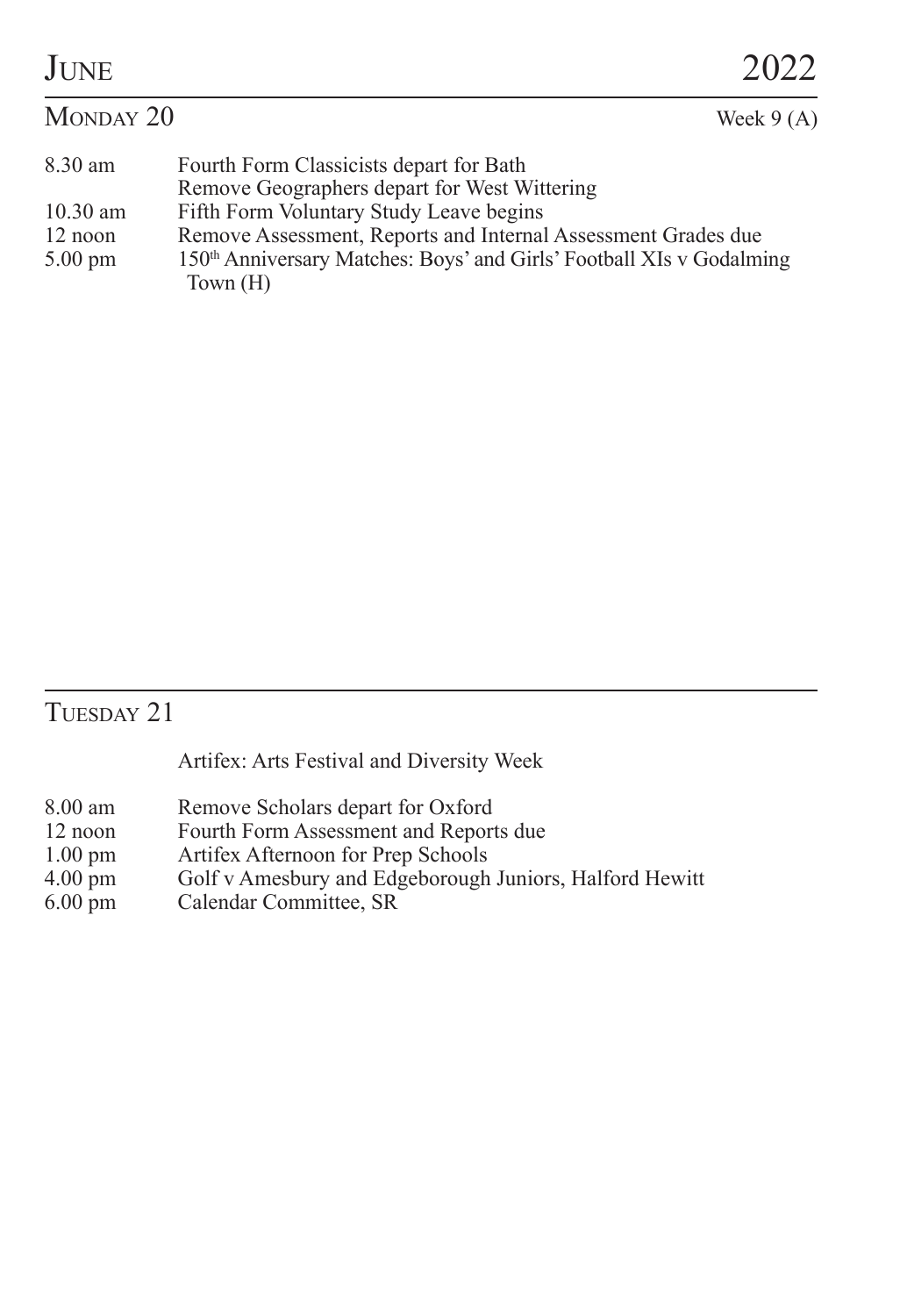## WEDNESDAY 22

| Artifex: Arts Festival and Diversity Week |
|-------------------------------------------|
| <b>LAMDA Examinations, Concert Hall</b>   |

- 10.15 am Monitor training for new School Monitors, Hall<br>11.00 am Boys' Cricket:  $1$ <sup>st</sup> XI v Rondebosch (H)
- 11.00 am Boys' Cricket:  $I^{\text{st}}$  XI v Rondebosch (H) 2.00 pm See separate programme for afternoon h
- See separate programme for afternoon hashes

Fourth Form discuss Assessments and Reports in tutorials Remove discuss Assessments, Reports and Internal Assessment grades in tutorials

### THURSDAY 23

Artifex: Arts Festival and Diversity Week

- 7.30 am CCF: Selected Royal Navy Cadets depart for Round the Island Yacht Race, Isle of Wight (return Sunday 26<sup>th</sup>)
- 4.00 pm Golf v Aldro Juniors, Halford Hewitt<br>4.30 pm Girls' and Boys' Tennis:  $1^{st}$ ,  $2^{nd}$ , U15/
- 4.30 pm Girls' and Boys' Tennis:  $1^{\text{st}}$ ,  $2^{\text{nd}}$ , U15A, U14A v Churcher's (H) 5.00 pm Choral Evensong, Chapel
- 5.00 pm Choral Evensong, Chapel<br>7.30 pm Extra School, ML10
- 7.30 pm<br> **Extra School, ML10**<br> **P.00 pm**<br> **Candle-lit Eucharist.**
- Candle-lit Eucharist, MMC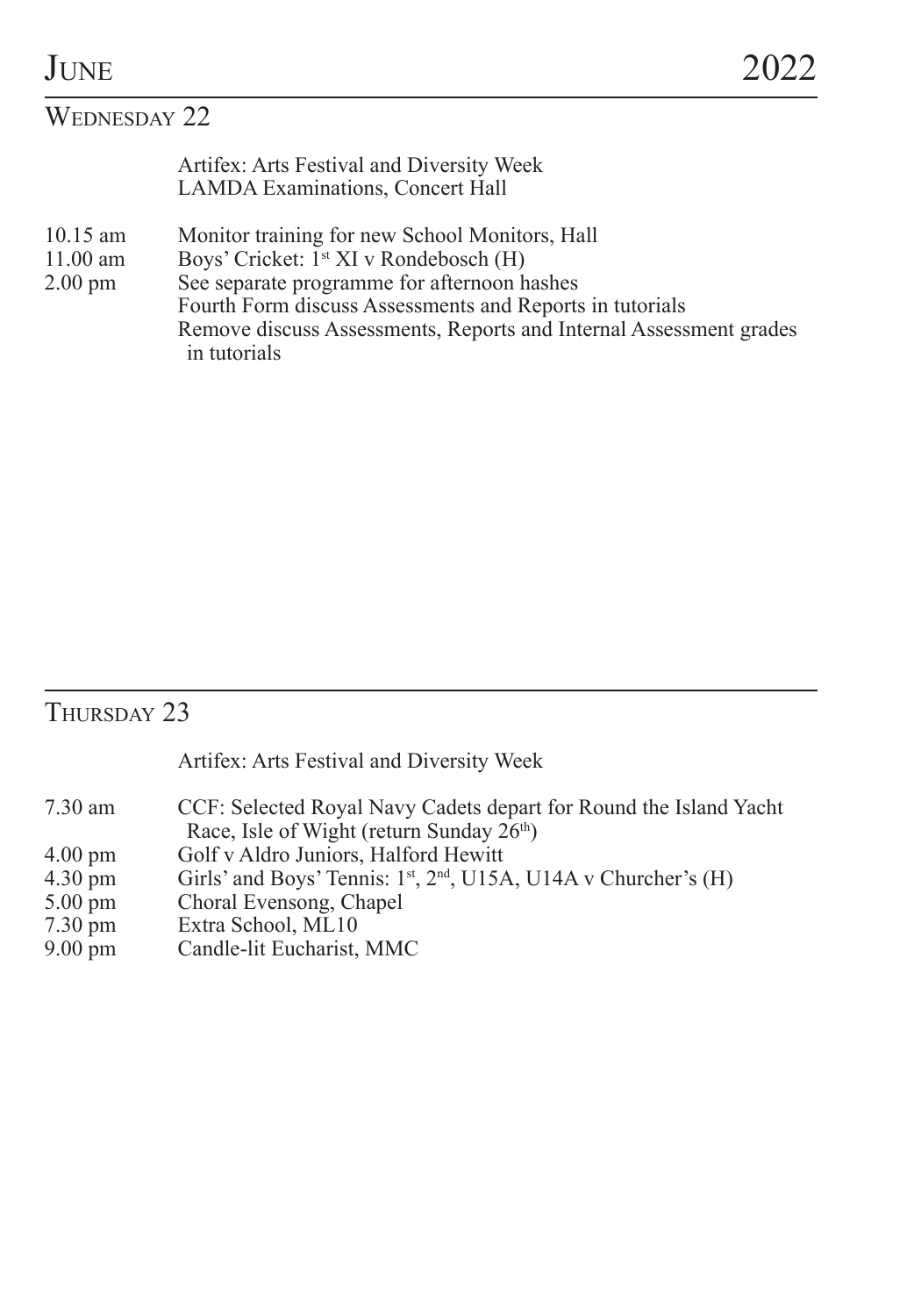#### FRIDAY 24

Artifex: Arts Festival and Diversity Week

- 7.40 am Extra School, ML10<br>8.30 am Hymn Practice for all
- 8.30 am Hymn Practice for all year groups, Chapel<br>3.30 pm Evensong for all year groups, Chapel
- Evensong for all year groups, Chapel

#### Saturday 25

Artifex: Arts Festival and Diversity Week

- 9.45 am Admissions 13+ Open Morning, Hall, Chapel and QSC<br>11.00 am Boys' Cricket:  $1$ <sup>\*</sup> XI v Bradfield (A)
- 11.00 am Boys' Cricket:  $1^{st}$  XI v Bradfield (A)<br>12 noon Remove and Fourth Form Tutor Rep
- 12 noon Remove and Fourth Form Tutor Reports due<br>2.00 pm Tennis: Aryaman Nagpal Mixed Doubles Tro
- Tennis: Aryaman Nagpal Mixed Doubles Trophy
- Tennis: Boys and Girls Junior House matches
- 2.30 pm Girls' Cricket: 1<sup>st</sup> XI v Reed's (H); U14A XI v Bradfield (A) Boys' Cricket: 2<sup>nd</sup>, U14A, U14B, U14C, U14D XIs v Bradfield (H); U15A, U15B, U15C XIs v Bradfield (A)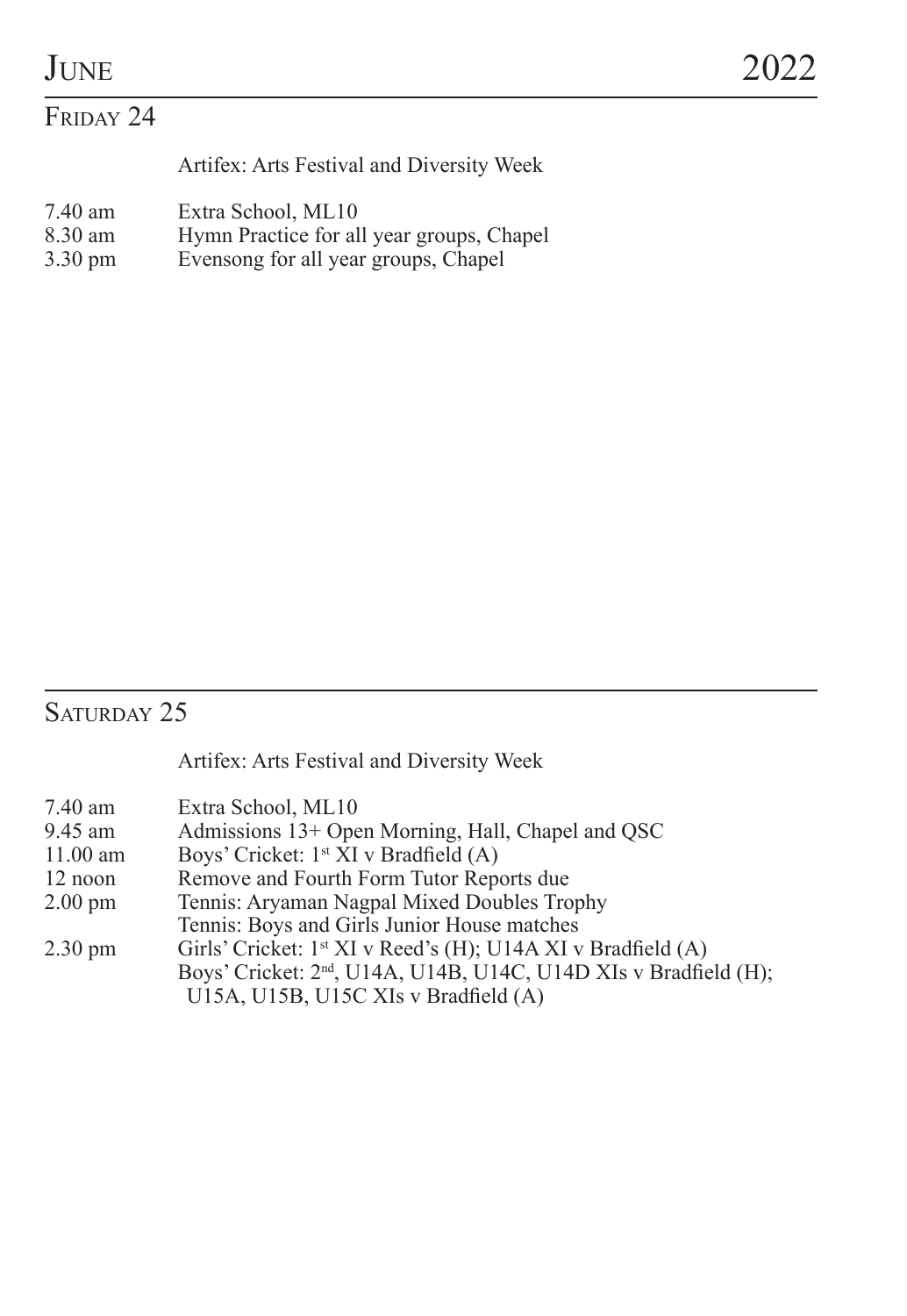## $S$ UNDAY 26

2.00 pm Welcome to Charterhouse Afternoon (for parents and pupils joining in September 2022)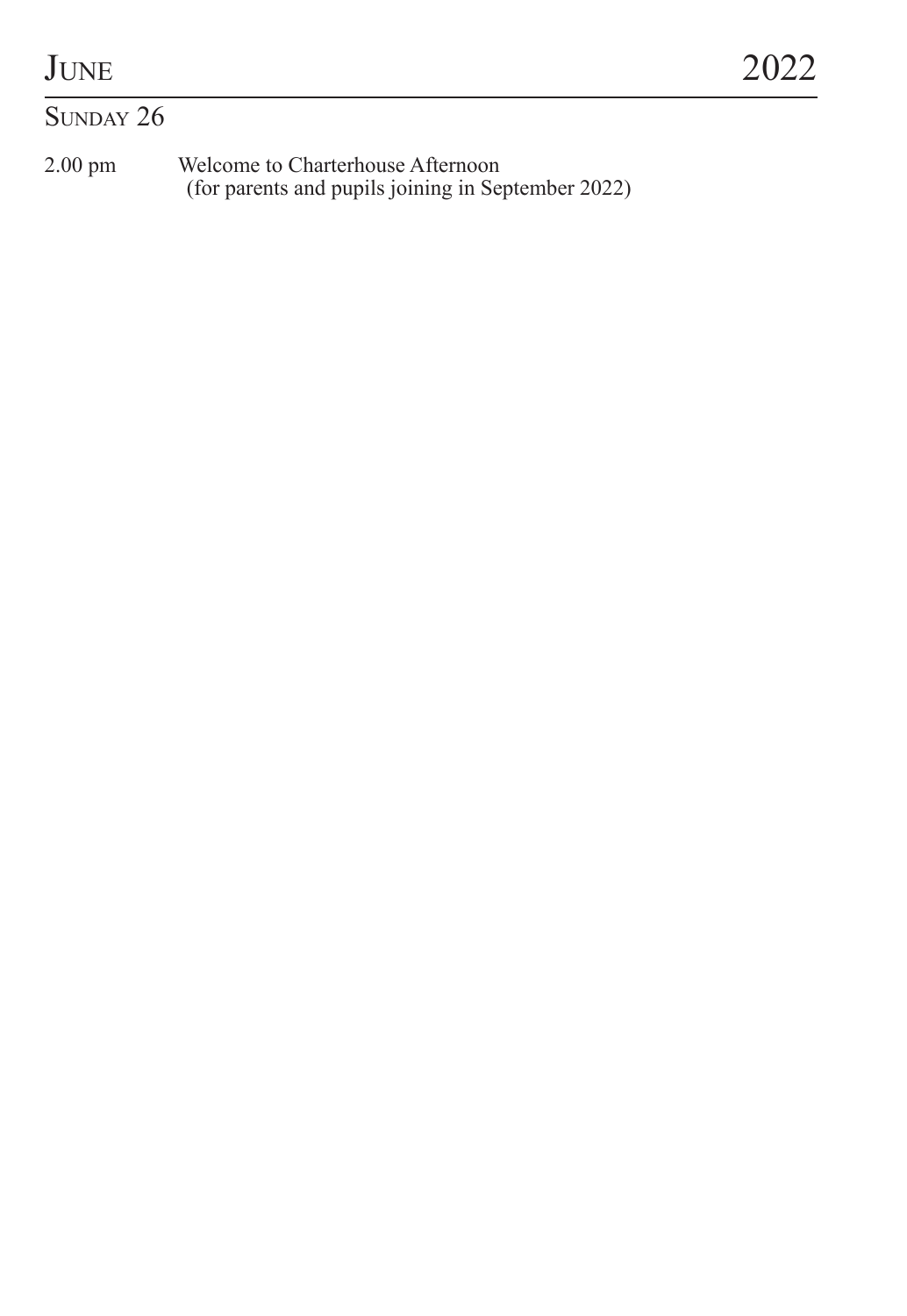| JUNE      |                                                                                                                                                                             | 2022         |  |
|-----------|-----------------------------------------------------------------------------------------------------------------------------------------------------------------------------|--------------|--|
| MONDAY 27 |                                                                                                                                                                             | Week $10(B)$ |  |
|           | <b>Activities Week</b>                                                                                                                                                      |              |  |
|           | No Chapel from Monday to Thursday                                                                                                                                           |              |  |
| 8.00 am   | Breakfast for Fourth Form Pioneers, CDR, before departure for<br>Wiltshire (return Thursday $30th$ at $5.00$ pm)                                                            |              |  |
| 8.30 am   | Remove Expedition preparation day<br>CCF: Fourth Form Training Week (see separate programme)<br>All First Year Specialists: University Preparation (see separate programme) |              |  |

All First Year Specialists: University Preparation (see separate programme) 7.00 pm First Year Specialist Barbecue and Concert, J Ground

#### TUESDAY 28

8.30 am Remove Expedition departs (returns Thursday 30<sup>th</sup>)<br>All First Year Specialists: University Preparation (see separate programme)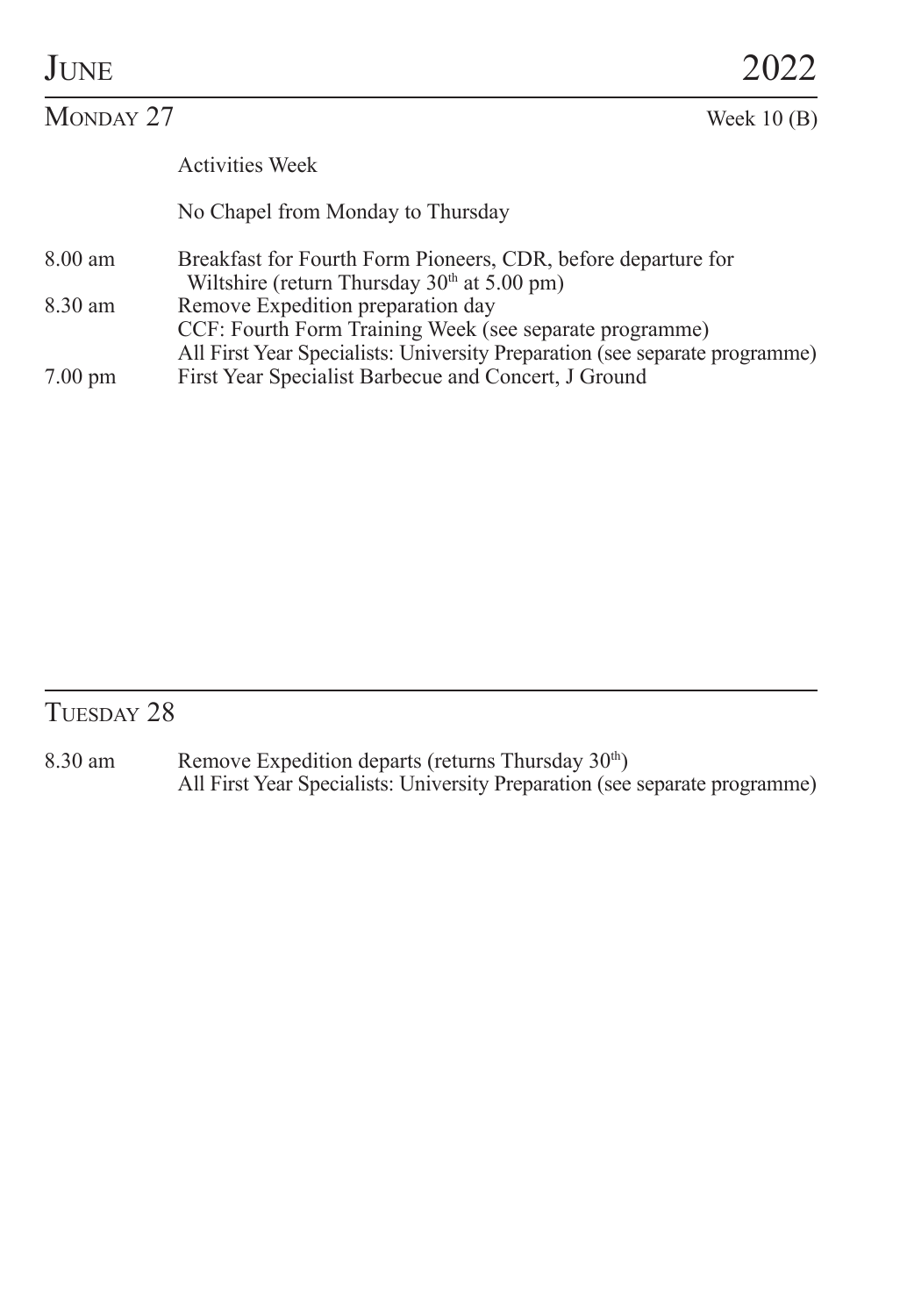#### WEDNESDAY 29

10.30 am First Year Specialists depart for the Charterhouse Endurance Challenge

THURSDAY 30

Golf: Prep Schools' Tournament, Halford Hewitt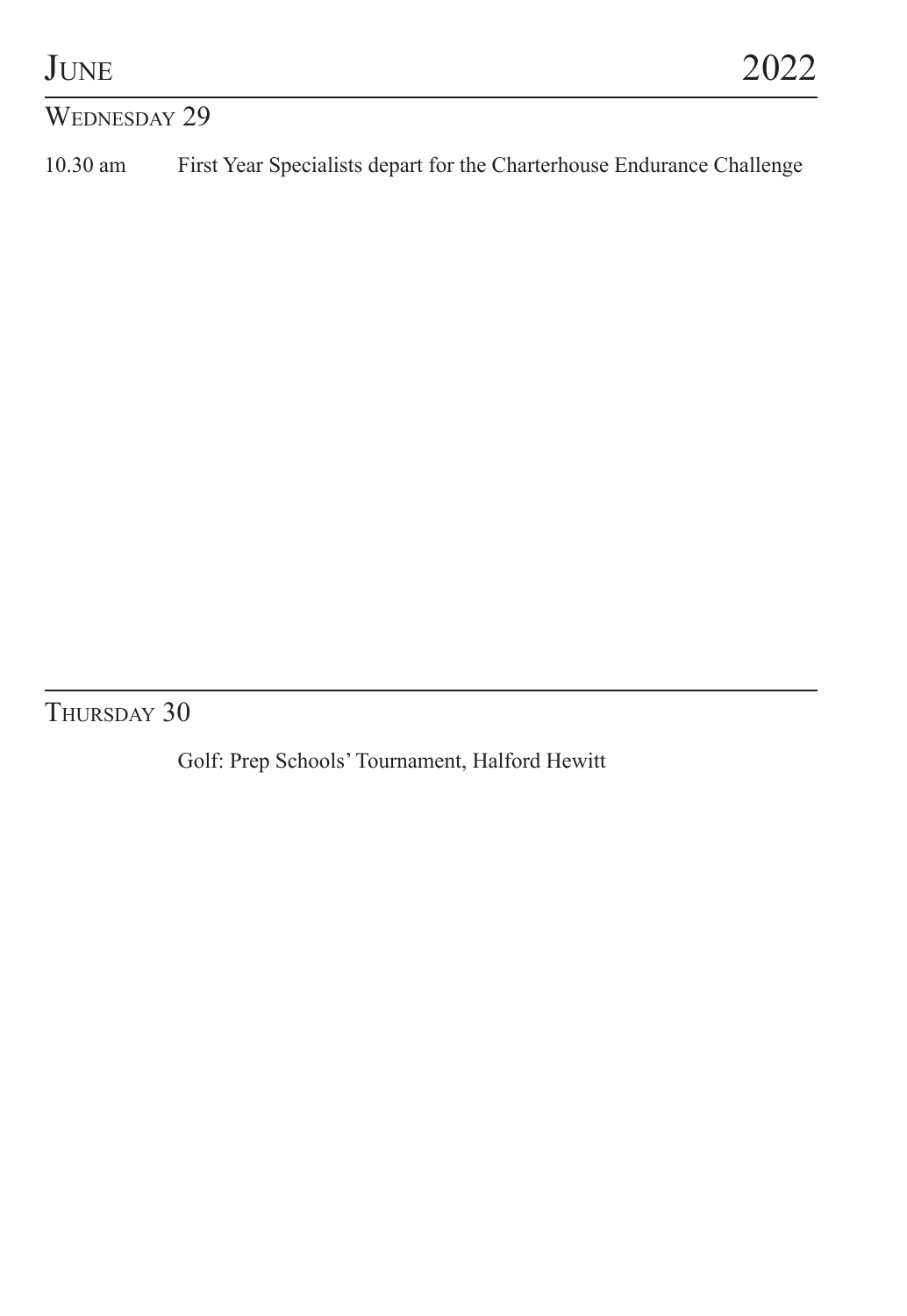| JULY               |                                                                                               | 2022 |
|--------------------|-----------------------------------------------------------------------------------------------|------|
| FRIDAY 1           |                                                                                               |      |
|                    | Normal hashes resume<br><b>IBDP</b> Group IV Project                                          |      |
| 8.30 am<br>3.30 pm | Hymn Practice for all year groups, Chapel<br>Head's Assembly for First Year Specialists. Hall |      |

3.30 pm Head's Assembly for First Year Specialists, Hall Assembly, Forum or Tutorials for Fourth Form and Remove

## SATURDAY 2

| CCF Central Camp, Crowborough (until Friday 8 <sup>th</sup> )                                                                                                        |
|----------------------------------------------------------------------------------------------------------------------------------------------------------------------|
| Gold DofE: Trekking Assessment Expedition departs for the Lake<br>District (returns Wednesday $6th$ at 5.00 pm)                                                      |
| <b>Breakfast</b>                                                                                                                                                     |
| Head's Assembly for Remove and Fourth Form, Hall, followed by<br>Chapel Service for the end of Quarter                                                               |
| Walking Round Green, followed by Final Chapel for First and Second<br>Year Specialists                                                                               |
| Adsum in House for Remove and Fourth Form pupils and depart                                                                                                          |
| Drinks Reception and presentation of OC ties/scarves for Second Year<br>Specialist Leavers and their Parents<br>Adsum in House for First Year Specialists and depart |
| Leavers' Ball, J Ground                                                                                                                                              |
|                                                                                                                                                                      |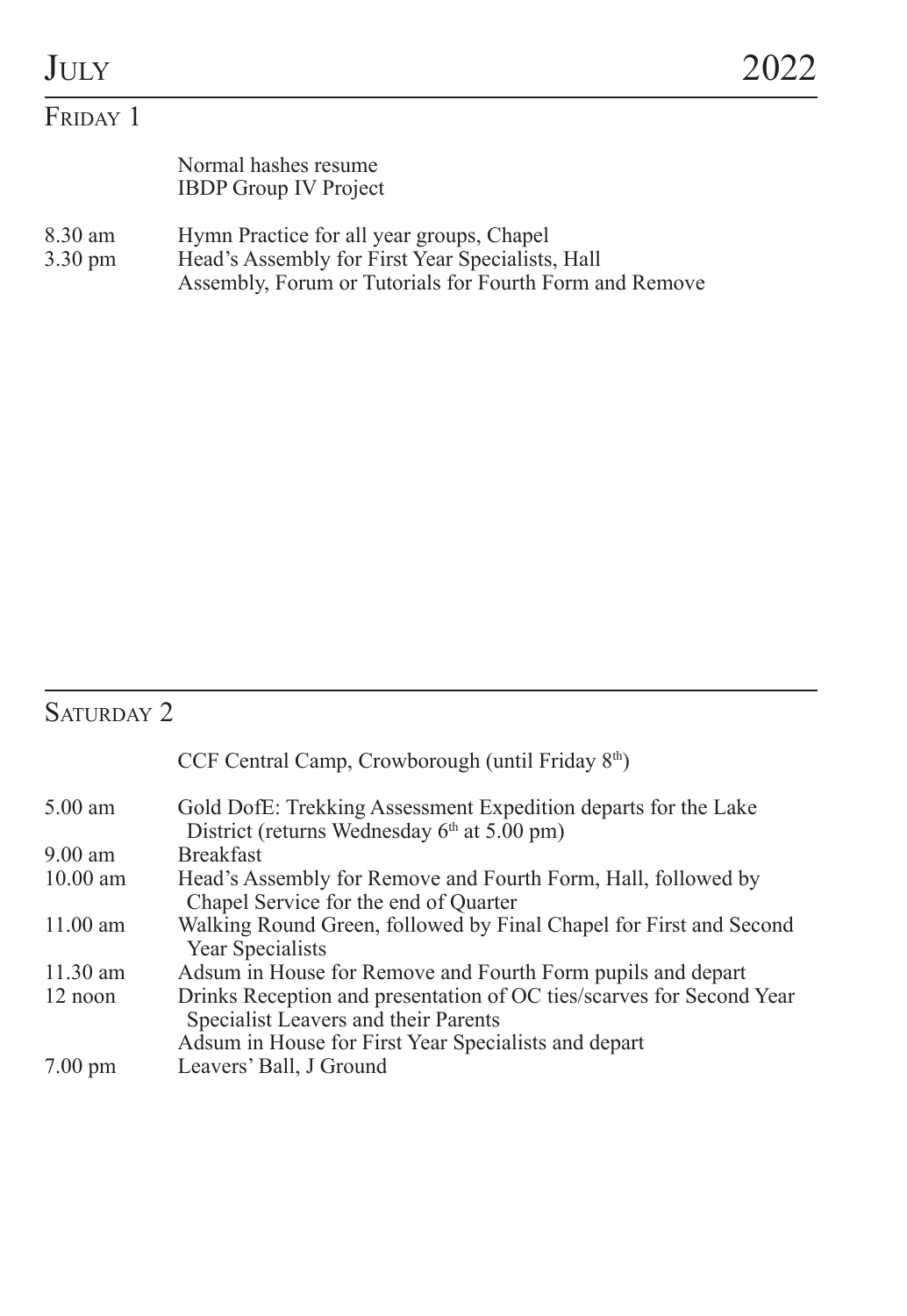#### MONDAY 4

11.00 am Boys' Cricket: 1st XI v Cranleigh (H)

## TUESDAY 5

11.00 am Boys' Cricket: 1<sup>st</sup> XI v Cranleigh (H)

#### WEDNESDAY 6

CCF Shooting: Arthur Clarke Long Range Target Match, Bisley